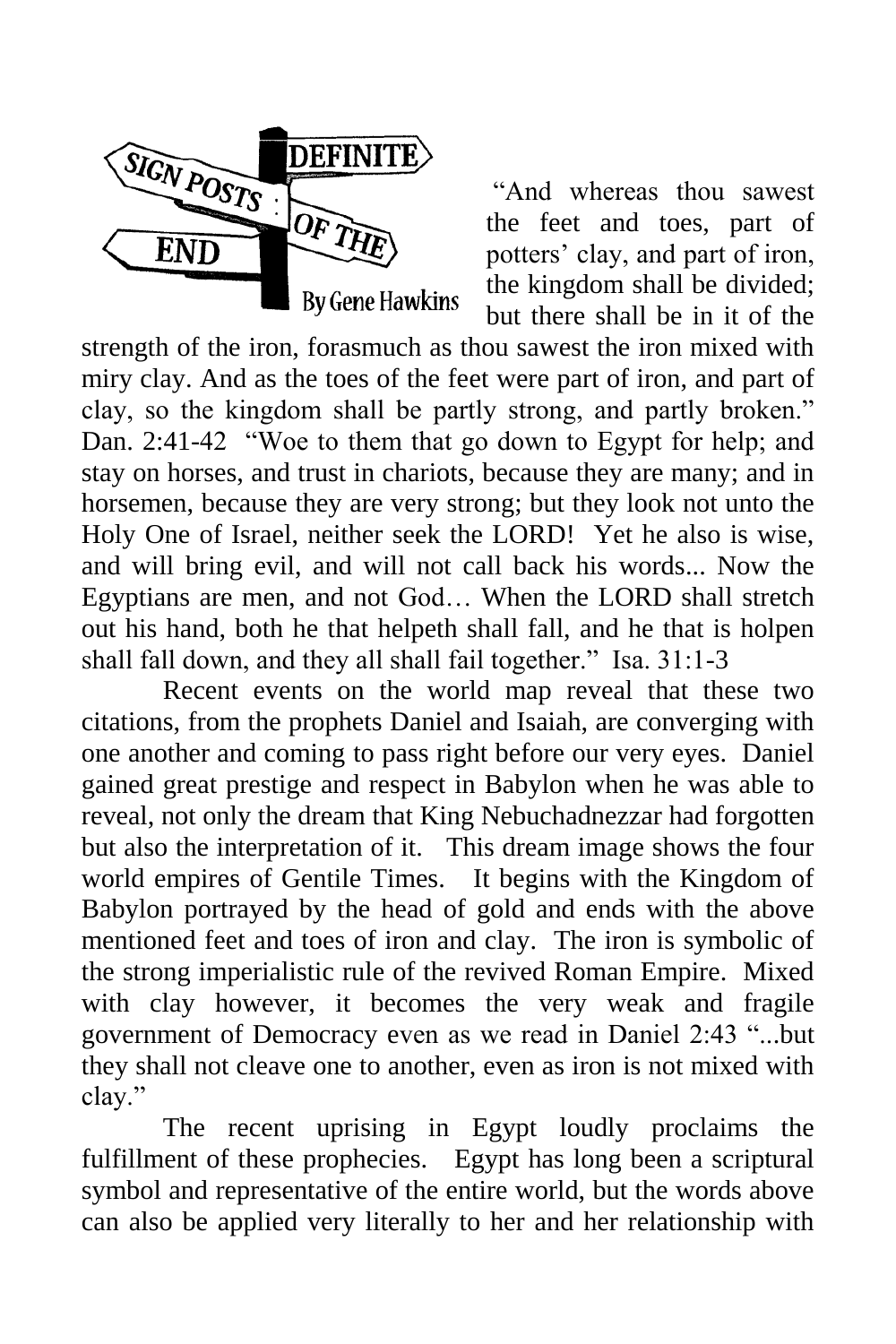Israel. Isaiah cries loudly, "Woe to them that go down to Egypt for help," and God is especially speaking of Israel who is trusting more in the world for help, rather than their Messiah. It is clearly stated that "both he that helpeth (Egypt) shall fall, and he that is holpen (Israel) shall fall down, and they all shall fail together." This will come to pass more and more as the tribulation progresses, and once again Egypt, symbolic of all the nations of the world, will utterly fail and fall because God "…Also is wise, and will bring evil, and will not call back his words…" Isa. 31:2

The Middle East is presently filled with extreme unrest due to the sudden demand for change from the dictatorial government of Hosni Mubarak to the proposed democratic government of the people. This uprising began in Tunisia where former president Zine El Abidine Ben Ali was forced into exile. The associated press is now reporting that Tunisia has asked Saudi Arabia whether or not he is still alive. Recent rumors have also indicated that Hosni Mubarak was in a coma. We have wondered if he had a bit of help getting to that condition. Regardless of whether or not the claims are true, scripture is still very clear that "….he (God) removeth kings, and setteth up kings," (Dan. 2:21) and He has a multitude of ways at His disposal to accomplish it. Moammar Gadhafi lashed out at Wikileaks, accusing foreign powers of using leaked American diplomatic cables to sow instability. Fox News reported that many believe these uprisings were both incited and coordinated, using the electronic media of face book and twitter. Let us realize that we are seeing God's Hand moving nations, kingdoms, and their respective leaders like puppets on a string.

Daniel plainly declares that democracy will prevail for a time in the end time government. This was the signature theme of the former Bush administration and has now become the rallying cry, not only of the present Obama regime, but also that of the entire world. Noted above is also the fact that Egypt is representative of all nations of the world in their collapse before God, and we see it both literally and figuratively in the present day Arab world. These Arab nations are falling like dominoes, since the Egyptian dictatorship collapsed. Gadhafi"s Libya, one of the world"s most repressive regimes, became the next test for these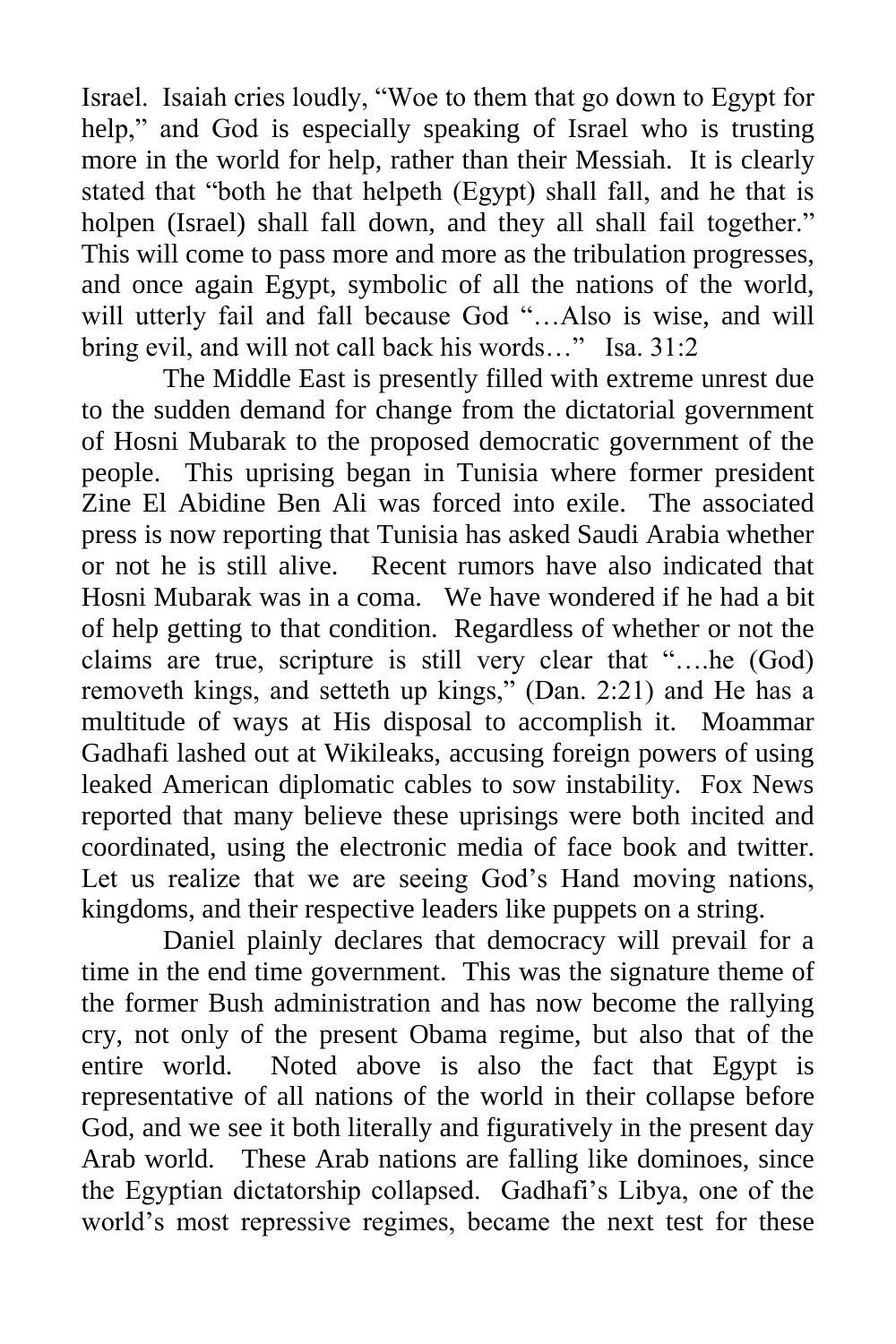pro-democracy activists, as they called for protests across the oilrich North African nation, hoping to draw momentum from the revolts in Egypt and Tunisia.

Libya"s North African neighbor Algeria, has also erupted with large scale protests in recent weeks. Add to that the demonstrations in Yemen where President Ali Abdullah Seleh rejected demands that he step aside, saying that the antigovernment protests in his country are "a virus that came from Tunisia to Egypt. And to some regions, the scent of the fever is like influenza. As soon as you sit with someone who is infected you"ll be infected." Bahrain, of special interest to the U.S. because the naval 5th fleet is based there, has also become the location of some very bloody protests, and at this writing "Tanks, armored personnel carriers and riot police withdrew on the orders of Crown Prince Salman bin Hamad Al Khalifa, after earlier crackdowns left at least five dead." These violent protests are calling for the "current government"s dismissal and the creation of a constitutional monarchy," and is spilling over into Bahrain"s neighbor and ally, Saudi Arabia. A member of the Saudi royal family, Prince Talal Bin Abdul Aziz warned "Unless problems facing Saudi Arabia are solved, what happened and is still happening in some Arab countries including Bahrain, could spread to Saudi Arabia, even worse."

The result of all this upheaval will affect the entire world, but the proverbial noose is especially tightening around Israel. Iran, loudly proclaimed support for the protestors calling for democracy in Egypt, and was greatly criticized by the U.S. for being so hypocritical in using great force to suppress a similar revolt in Iran just a few short months ago. Now, new protests are being waged because the Tehran regime's claim to be on the side of the Arab protesters appears in part to have prompted Mir Hossein Musavi and Mehdi Karrubi, the de facto leaders of the Green Movement, to call Iran"s first opposition protests in a year. "We called for a demonstration to show our movement is alive and to stop the Iran government's propaganda abuse of pro-democracy movements in the region," Karrubi said, after calling an antigovernment demonstration for February 14. Whether or not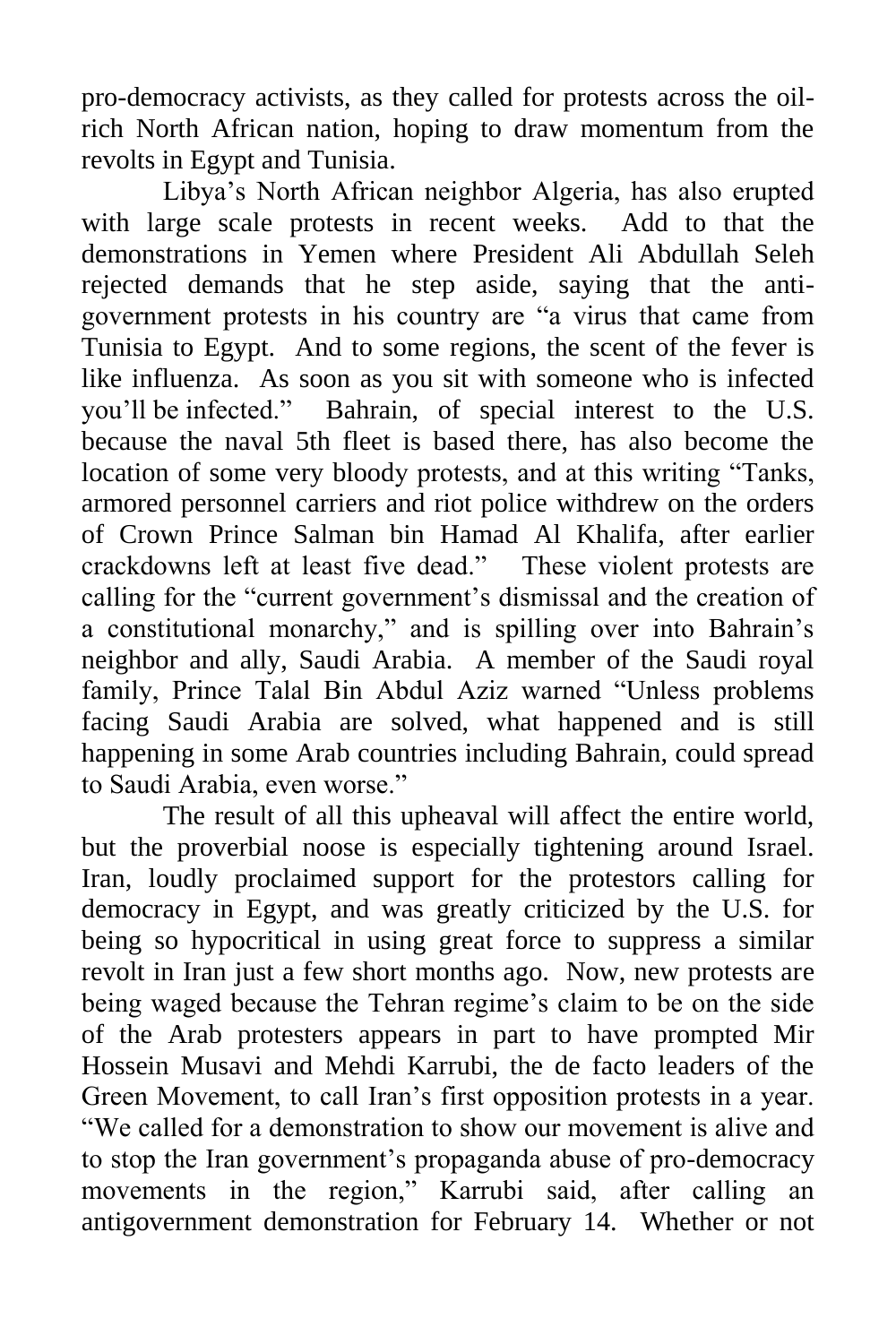Iran"s supreme leader, Ayatollah Ali Khamenei, and President Mahmud Ahmadinejad who, has also hailed the Egyptian uprising as inspired by his own brand of messianic Islam, will stay in power, remains to be seen. It is clearly manifest that Iran has seized the opportunity and obtained permission from the fragile Egyptian government to send two warships through the Suez Canal en route to Syria. Israel is undoubtedly witnessing only the beginning of a multitude of Arab kingdoms rising up against her. According to Reuters, Gaddafi has already told the Palestinians to revolt against Israel. Since the exit of Mubarek Israeli officials are especially pondering a worst-case scenario in which the Muslim Brotherhood dominates the next Egyptian government. They fear that the treaty they have had with Egypt since 1979 whereby Israel gave up occupation of the Sinai in return for peace with its neighbors, will no longer be honored. Dan Schueftan director of national security studies at Haifa University declares "Egypt was the cornerstone of our security in the region. Thanks to the treaty with Egypt, Israel had reduced its defense expenditure from 23% of it GNP in the mid-1970s to about 9% today. The relationship with Egypt also allowed Israel to end a costly military occupation of Gaza in 2005 as Egypt covered Gaza from the south."

Nebuchadnezzar"s dream image boasts 10 toes of iron comingled with clay, which are easily correlated with the 10 horns on the seven heads of John"s vision in Rev. 17:7 Those ten horns are declared to be "… ten kings, which have received no kingdom as yet; but receive power as kings one hour with the beast." V. 12 Due to these present uprisings in the Middle East, we are further convinced that the "toes of democracy" and these "ten kings with no kingdom as yet," are emphatically identified as the religious factions of Islam which have been sweeping the world in these past few years. Some have suggested that this Muslim take over might be the False Church, but for reasons listed in previous issues of Grace and Glory, Catholicism remains with that distinction. However, we note here in Revelation 17 that the ten horns are used to destroy that great whore. How ironic is it that God would use false religion to annihilate false religion. Both of these organizations, Catholicism and Islam, are definitely political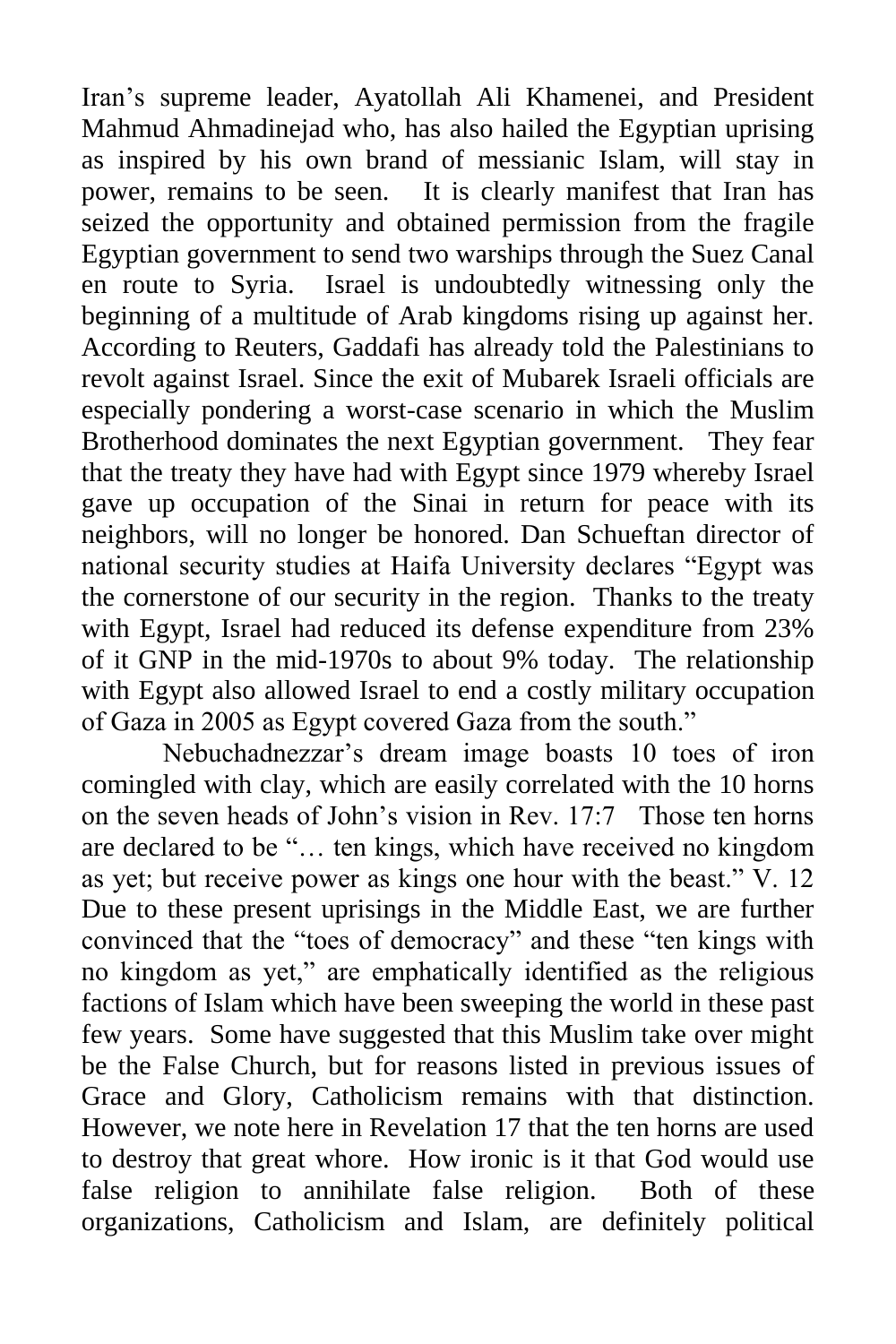despite the fact that the Muslim Brotherhood has tried to convince the world that it is only a secular organization. No one is buying that lie, because this Muslim Jihad is motivated by hatred for anyone who will not bow to Islam"s Sharia Law. Why not target the one who purports herself to be the only True Church, and Wife Of The Lamb, against Whom these kings will be battling when the great whore is destroyed.

We are also witnessing the fact that this ungodly regime has Israel in its sights for the same reason: She is the chosen people of God, and though at this present time Israel is following the path outlined by the opening text in Isaiah, scripture plainly tells us that she will one day accept her True Messiah, "…and so shall the LORD of hosts come down to fight for mount Zion, and for the hill thereof,"(Isa. 31:4) destroying all the nations and kingdoms that have taken a stand against her, in the process.

But what of us who steadfastly looking up for Jesus to come and take us out of this world before the tribulation begins. The events of our day might have some convinced that these dreaded days have already begun, but be of good cheer, the tribulation has not arrived yet. There was a time when many may have thought that Jesus would come for first rank overcomers during a period of passive prosperity in this world, but tht may not necessarily be the case. We would

point out here, however, that the prophesied time of peace and safety actually corresponds with the first two seals to be opened in Rev. 6. The arrival of the "white horse" carrying its rider with a bow but no arrows, tells us of a leader who will introduce a time of peaceful co-existence among the nations. The opening of the second seal brings forth a "red horse" of bloodshed showing that first seal of peace is very short lived. It is imperative that we understand the timing here. Chapter 6 of Revelation does not take place until AFTER Jesus takes His throne in chapter 4, and subsequently receives the book sealed with seven seals of judgment in Ch. 5, meaning that the full overcomers, pictured by the four living ones and twenty four elders are already in glory by the time these events transpire. Given the dire straits in which Israel finds herself today, there is every possibility that she will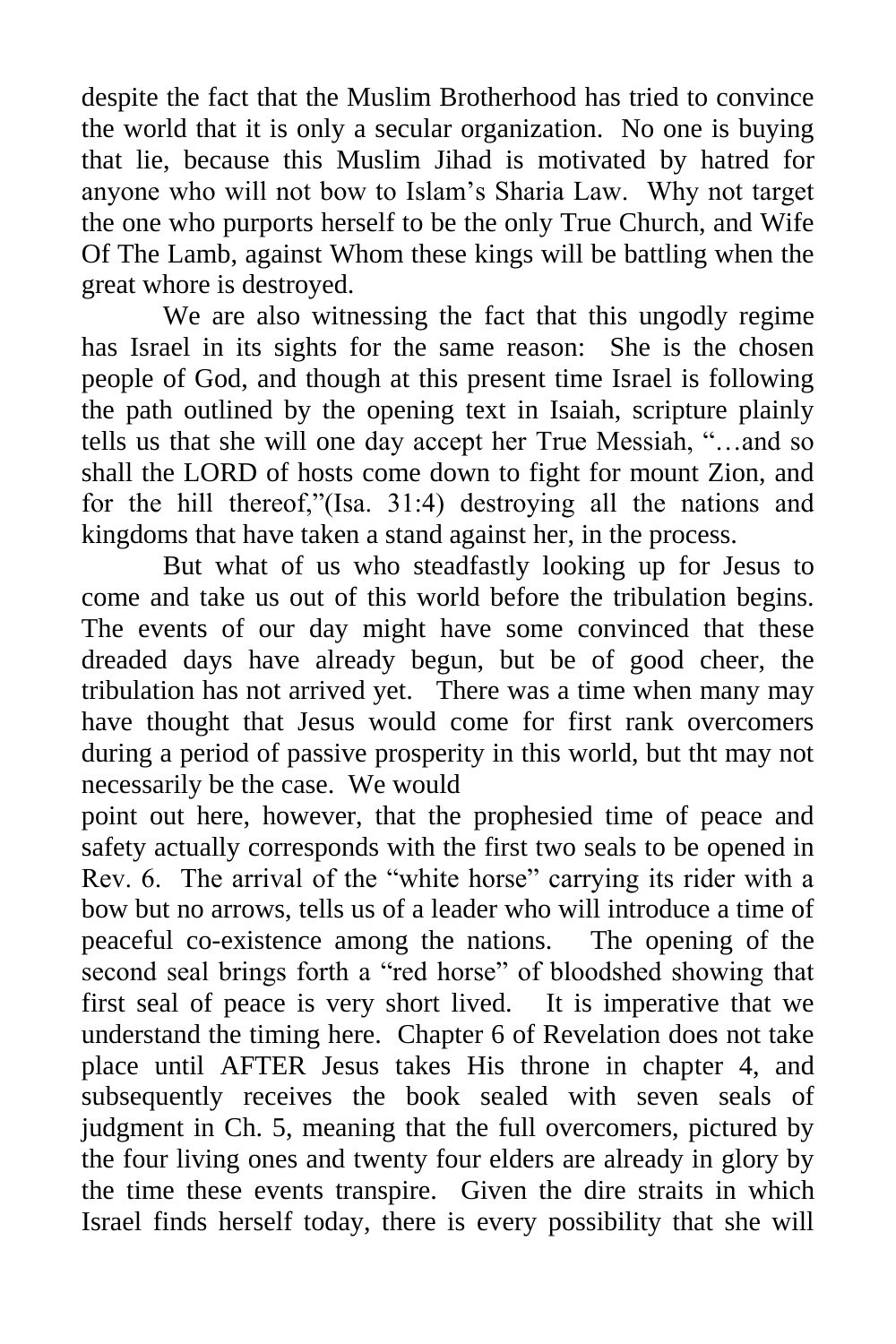retaliate, especially against Iran. This could certainly touch off a major conflict in the Middle East with no resemblance of "peace and safety." We can only wonder what means God may use to bring about the "covenant with death" (Isa. 28:15) which Israel will sign with the antichrist. Dan. 9:27 Will she be forced to allow Jerusalem to become the capital of a Palestinian State? Prime Minister Netanyahu has resisted Western pressure to make compromises that would help revive talks on statehood for the Palestinians, but his critics say that taking such a step would defuse criticism across the Arab world.

We are plainly told that Jesus will come as a thief, and thus may take us out while the rest of the world is in total chaos, just as Israel experienced tremendous unrest just prior to the crossing of the Red Sea. These present radical changes show us emphatically that God is controlling all these world leaders and such changes can occur in a heartbeat. We also are promised that "….We shall not all sleep, but we shall all be changed, In a moment, in the twinkling of an eye..." I Cor. 15:51, 52

So let us do what we have been doing: earnestly look up for the soon coming of Jesus! We need not look for further definitive signs that He is to appear, for they are all around us, and He could come and steal us away at any moment. We are not given the day or hour of Jesus coming, but we have been admonished repeatedly to simply "look up for your redemption draweth nigh." Luke 21:28 Now, more than ever, "… is our salvation nearer than when we believed." Rom. 13:21

## WHOM GOD CHOOSES A.S. Copley

"Christ sent me not to baptize, but to preach the gospel: not with wisdom of words, lest the cross of Christ should be made of none effect." I Cor. 1:17

This chapter sets the supernatural over against the natural; the wisdom of God overtops the wisdom of men. The Lord says, "I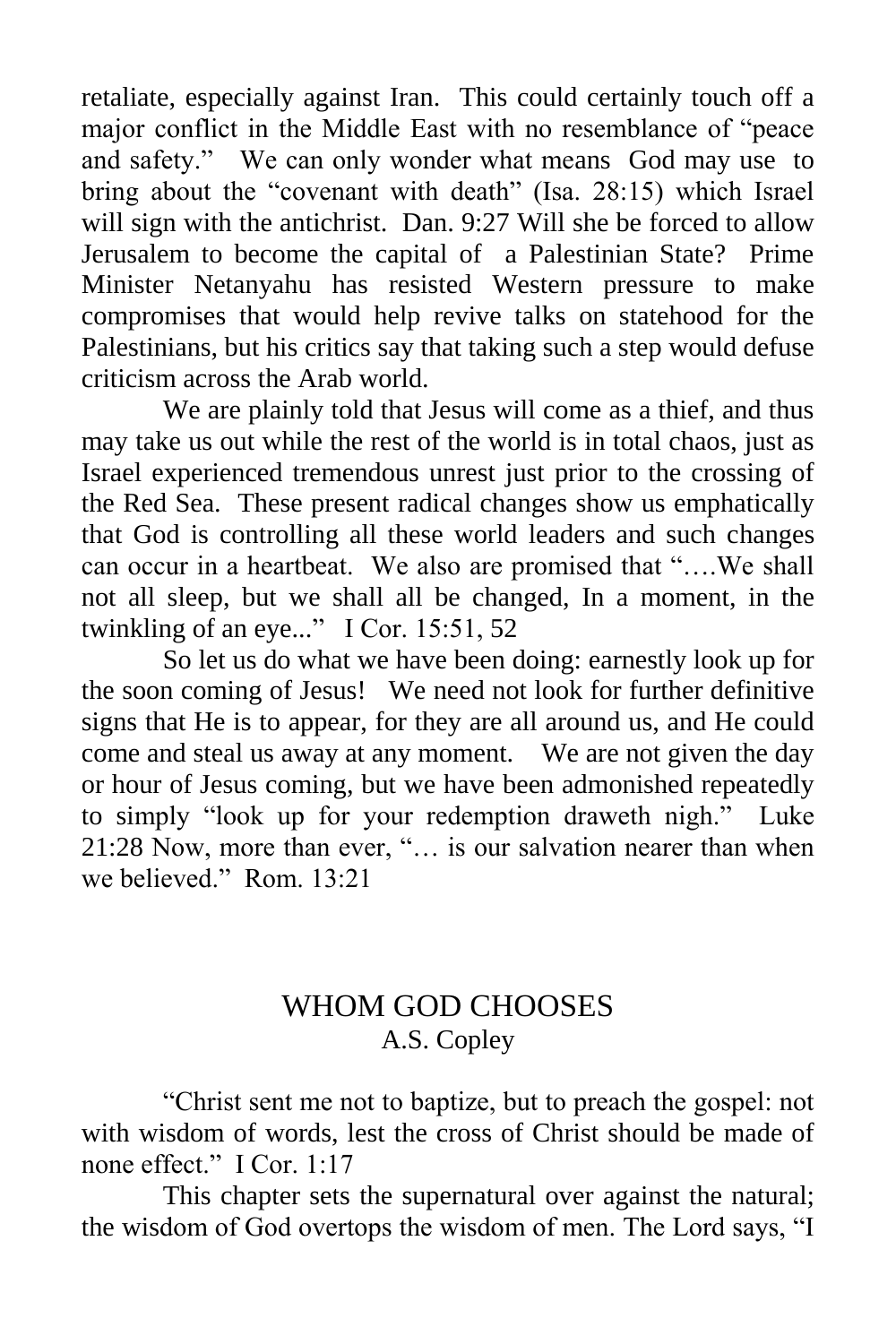will destroy the wisdom of the wise; and will bring to nothing the understanding of the prudent." Then He asks, "Where is the wise? Where is the scribe? Where is the disputer of this world?" He is looking around for them, as if to say, "They cannot be found." Again He inquires, "Hath not God made foolish the wisdom of this world?" How did He do it? I answer, by the preaching of the Cross, which ignorant man terms foolishness. "For after that in the wisdom of God the world by wisdom knew not God, it pleased God by the foolishness of preaching (not by foolish preaching) to save them that believe." "The foolishness of God (that is, what wise men call foolishness) is wiser than men; and the weakness of God (what looks weak to the natural man) is stronger than men." To preach the Gospel of Christ is the wisest thing under Heaven. That is the wisdom of God.

Though "the Jews require a sign, and the Greeks seek after wisdom"; yet "we preach Christ crucified, unto the Jews a stumblingblock, and unto the Greeks foolishness; but unto them which are called, both Jews and Greeks, Christ the power of God, and the wisdom of God." The world cannot understand us. They look upon us as fools, ready for the asylum. Men listen with rapt attention to lectures, so-called, though they be only silly twaddle or empty words. They go wild, whoop, and yell, when hearing the cracked bells of orators. If we preach Christ in the Spirit, we may commit the results to God; for our ministry is sure to be effective. The Holy Spirit will certainly use that word. Consciences will be aroused. Blindness will be reproved. Hearts will be melted. Men will be moved. God will be glorified. Therefore, Paul exhorted elsewhere, "Preach the Word" to small and great. We have a marvelous Gospel, a glorious Gospel.

Some men would like to make the Gospel attractive by their learning. They would trim it down, polish it up, make it palatable for the natural man. Many folk think that the timber on which Christ was hanged was two pieces of very nice, sawed and planed lumber. But the type of the Cross is called "a pole"; that is, a sign, a banner - Numbers 21:8. It is called "a tree," a timber, a stick - Deut. 21: 22,23; so also in the New Testament - Acts 5:30. The natural ruggedness of the Cross expresses the cruelty of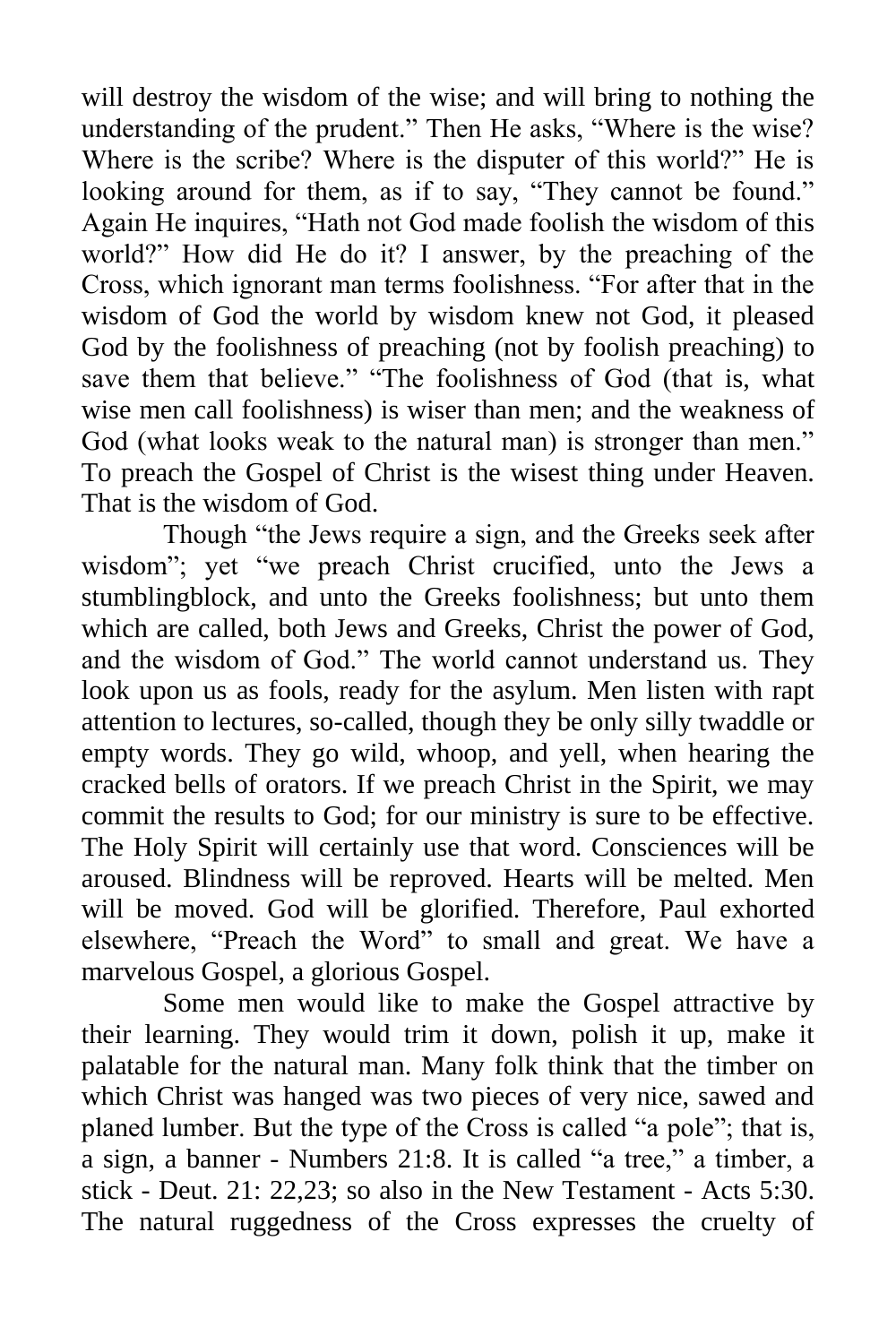Christ"s death and the deservings of sin. Men would dub off the heinousness of sin and the punishment due to sinners, and temper divine wrath to their own likings. Finally, they agree with Christian Science and other false teachings, that man's fall is simply "mortal" error," whatever that may mean. If you want a crowd, preach Christ without the Cross and His death without the blood. Preach Him as a great reformer with a new philosophy, along side of Aristotle and Buddha. Preach Him as having died a martyr for His cause. Preach His life as a noble example of rectitude, the brotherhood of men, and the Fatherhood of God; and men will haul you around on their shoulders and glorify you. Nay! Never. Christ died as numbered with the transgressors, even as the worst of criminals; and was counted sin for sinful man. He was the effectual "sin-offering" to God.

"For ye see your calling, brethren, how that not many wise men after the flesh, not many mighty, not many noble, are called." "This portion is especially on my heart. The stunning glory of the Gospel is hidden in these three verses - that God should employ what men reject. Why such a choice? Answer, "That no flesh should glory in His Presence." Observe both the negative and the positive here - whom God has not chosen, and whom He has. Not many wise, mighty, nor noble, are called. That must have been a bitter pill for the Corinthians; for some of them were educated, and bright intellectually. Is this the reason that certain among them became self assertive and criticized the apostle? Perhaps so. They wanted their intelligence and learning and capabilities to be recognized. Some wise, some mighty, some noble were called; but not many. Why only a few? Why does God seem to act so strangely? Why did Jesus not choose experienced priests, equipped scribes, and well informed Pharisees, to be His apostles? Why did He choose ignorant and unlettered fishermen? The former knew too much. They doted on their gifts and piety. They did not need any instruction from an irresponsible fellow who came among them unaccredited, as they thought. "Whence hath this Man this wisdom?" they sneeringly inquired. Is He not simply a carpenter and the son of a carpenter? They were too big, too high, too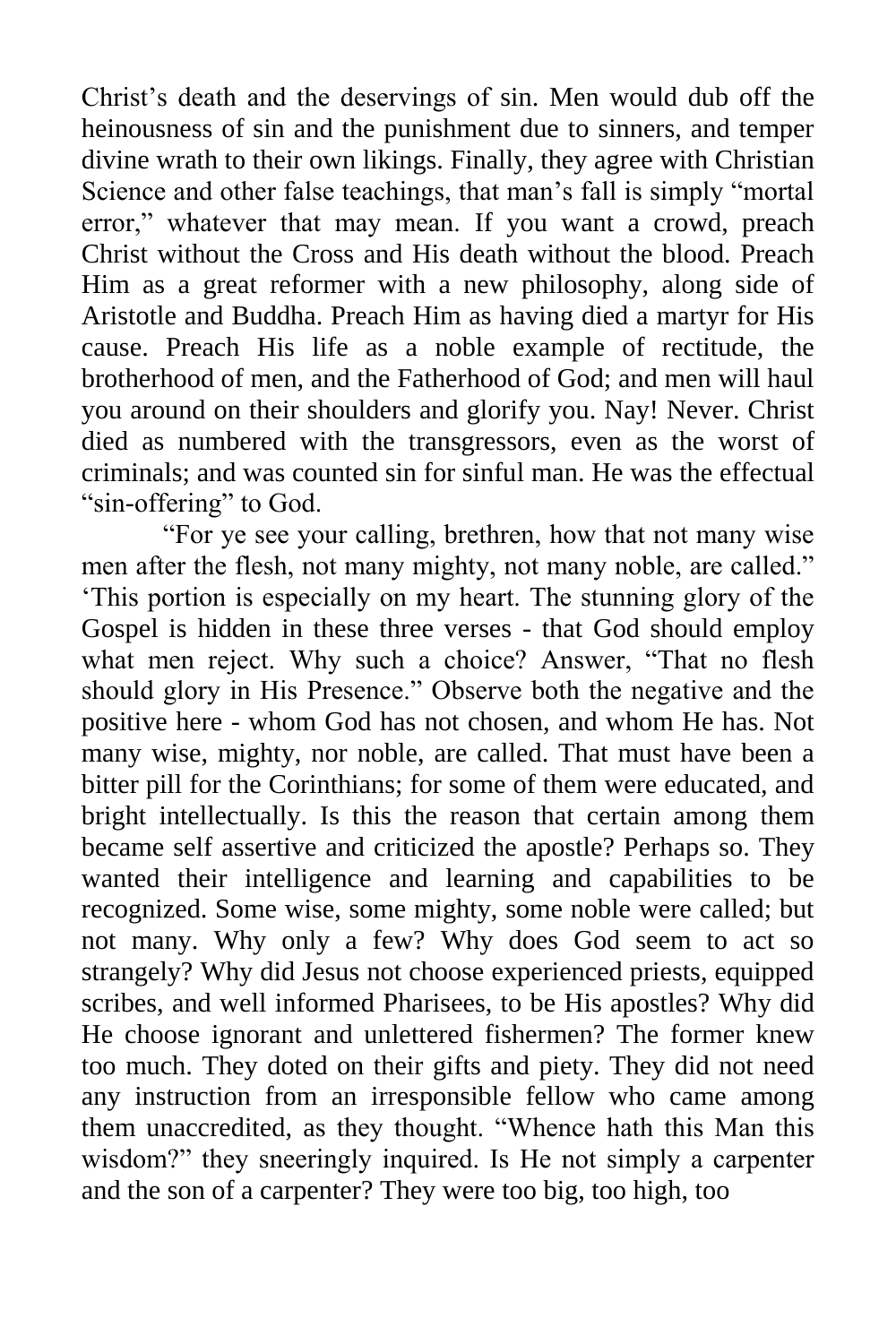wise, too mighty, too noble. Whom does He call? "But God hath chosen the foolish things of the world to confound the wise." Not foolish, silly-Simons, does He select. That is not the meaning. But God in wisdom acts in ways that baffle the wisdom and wiles of men, which ways appear senseless to them. His ways are wiser than men, and His thoughts higher than men. "The natural man receiveth not the things of the Spirit of God: for they are foolishness unto him." The Lord chooses those who yield to His will and become willing to be called fools for Jesus' sake. I say, here is the startling glory of the Gospel, that Jehovah uses the foolishness of preaching to confound and dumfound the worldly wise. "And God hath chosen the weak things of the world to confound the things which are mighty." What apparently contradictory and impossible language! Can an ant whip an elephant? No. But a saint, through faith in God and in the Name of Jesus Christ, can outflank the devil. Jesus said, "These signs shall follow them that believe; In My Name shall they cast out devils." Who are the weak ones that God selects? Not the weak minded nor self-conceited, but those who feel their weakness or inability, those who fear to rely upon their own wisdom or strength; and those whom the Lord makes weak by defeating their own efforts, and by cutting them back. He gave to Paul a thorn in the flesh to buffet him and keep him broken, lest he might be lifted up with the abundant revelations. Thus he was weakened. Three times he prayed earnestly for the thorn to be removed; but, instead of taking it away, He said to the apostle, "My grace is sufficient for thee: for My strength is made perfect in weakness." II Cor. 12:9. Another impossible proposition to the natural mind - God"s strength is perfected in human weakness. Hence, Paul assumed an attitude that not one in five hundred takes. He said, "Most gladly therefore will I rather glory in my infirmities, that the power of Christ may rest upon me," or spread as a tent over me.

"And base things of the world, and things which are despised, hath God chosen." If we are not willing to be weak for Jesus" sake, how will we subscribe to this proposition? Who is willing to be considered base or lowborn? My mother could not read English, only German. I was reared on a farm; but I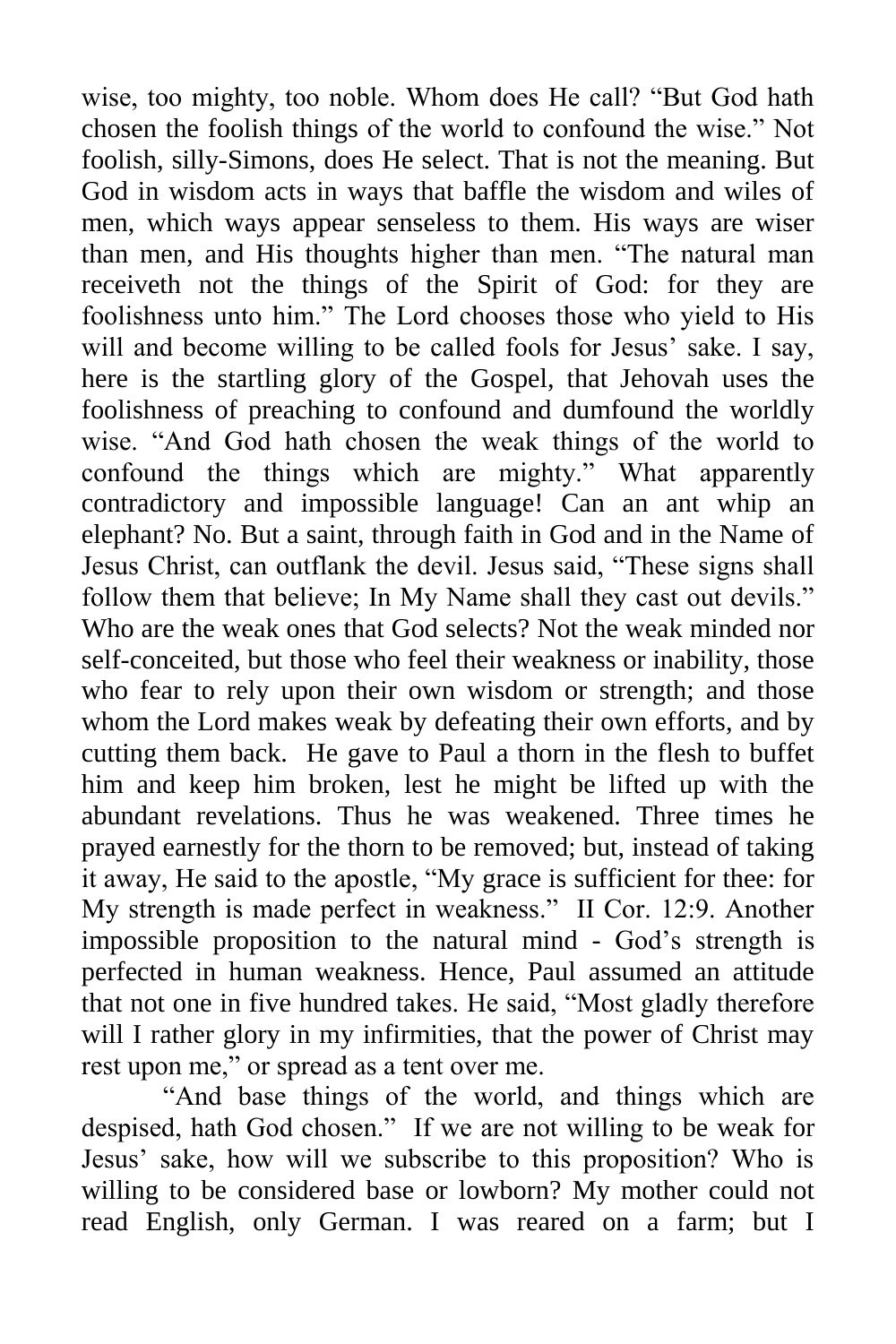surrendered my poverty to a rich heavenly Father. How painful it is to be despised. It is distressing to be despised for having only mean things. But, remember, God has chosen - actually chosen - the base and despised things; and He blows on man's big, boastful, spectacular wise, too mighty, too noble. Whom does He call? "But God hath chosen the foolish things of the world to confound the wise." Not foolish, silly-Simons, does He select. That is not the meaning. But God in wisdom acts in ways that baffle the wisdom and wiles of men, which ways appear senseless to them. His ways are wiser than men, and His thoughts higher than men. "The natural man receiveth not the things of the Spirit of God: for they are foolishness unto him." The Lord chooses those who yield to His will and become willing to becalled fools for Jesus' sake. I say, here is the startling glory of the Gospel, that Jehovah uses the foolishness of preaching to confound and dumfound the worldly wise. "And God hath chosen the weak things of the world to confound the things which are mighty." What apparently contradictory and impossible language! Can an ant whip an elephant? No. But a saint, through faith in God and in the Name of Jesus Christ, can outflank the devil. Jesus said, "These signs shall follow them that believe; In My Name shall they cast out devils." Who are the weak ones that God selects? Not the weak minded nor self-conceited, but those who feel their weakness or inability, those who fear to rely upon their own wisdom or strength; and those whom the Lord makes weak by defeating their own efforts, and by cutting them back. He gave to Paul a thorn in the flesh to buffet him and keep him broken, lest he might be lifted up with the abundant revelations. Thus he was weakened. Three times he prayed earnestly for the thorn to be removed; but, instead of taking it away, He said to the apostle, "My grace is sufficient for thee: for My strength is made perfect in weakness." II Cor. 12:9. Another impossible proposition to the natural mind - God"s strength is perfected in human weakness. Hence, Paul assumed an attitude that not one in five hundred takes. He said, "Most gladly therefore will I rather glory in my infirmities, that the power of Christ may rest upon me," or spread as a tent over me.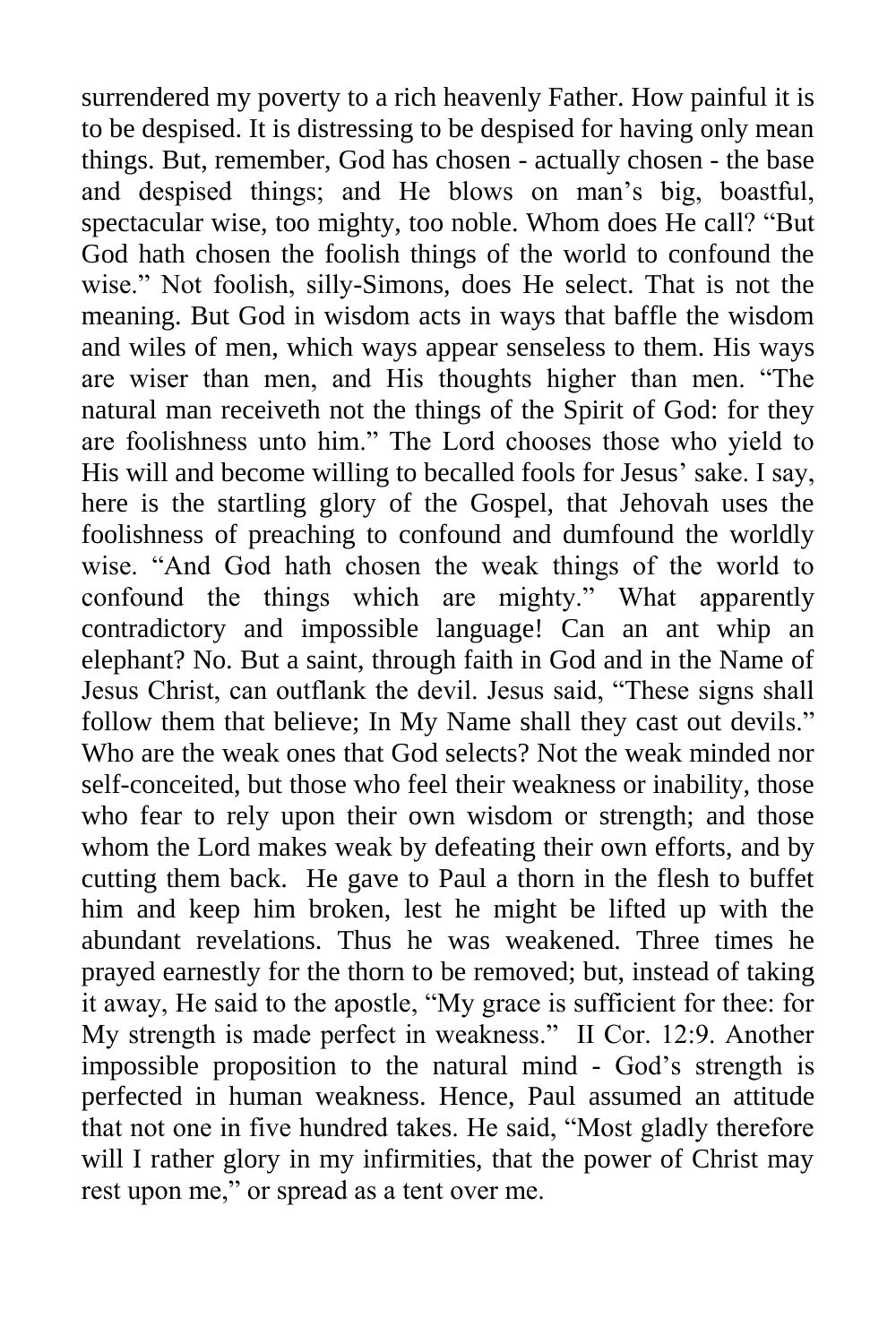"And base things of the world, and things which are despised, hath God chosen." If we are not willing to be weak for Jesus" sake, how will we subscribe to this proposition? Who is willing to be considered base or lowborn? My mother could not read English, only German. I was reared on a farm; but I surrendered my poverty to a rich heavenly Father. How painful it is to be despised. It is distressing to be despised for having only mean things. But, remember, God has chosen - actually chosen - the base and despised things; and He blows on man's big, boastful, spectacular ready to be crowned with the heavenly Bridegroom. In the natural, I would not likely be crowned. A little girl said that I looked like Longfellow. I hope to look like Christ; for it is written, "We shall be like Him" I John 3:2.

Exactly why does God make such a strange choice? Here is the answer "That no flesh should glory in His Presence." Men are glorying in men today. They boast of their own works, or of the works of others. Religious flesh is flying high these days, giving high credit to itself. That smells bad to the Holy Jehovah, who counts that "all flesh is as grass, and all the glory of man as the flower of grass. The grass withereth, and the flower thereof falleth away" I Peter 1 :24. What astinking mass of withered religious flesh will culminate this shallow but active age. Methinks that God will shake His wise head and turn away with holy disgust at the abominable heap. Two conceited men put a sign over the doorway of a meeting place, "Let George Do It." They were both named George. They put the same words on cards which announced the campaign. Well, George did it in about thirty days, and closed the campaign. If we let God do it, no repairs will be necessary; and it will be well done and stand forever. None can add to it, nor take from it. When we get to Heaven we will not be able to say, "We prayed through, we did it, we built the house, we conducted the successful campaign; glory be to us." Nay. To God all wise, be all the glory.

My heart is made glad by what God is doing, for the way He is sending forth men and women to preach this wonderful Gospel of present grace and future glory. He is employing folk that the world could not use, because they give Him all the praise.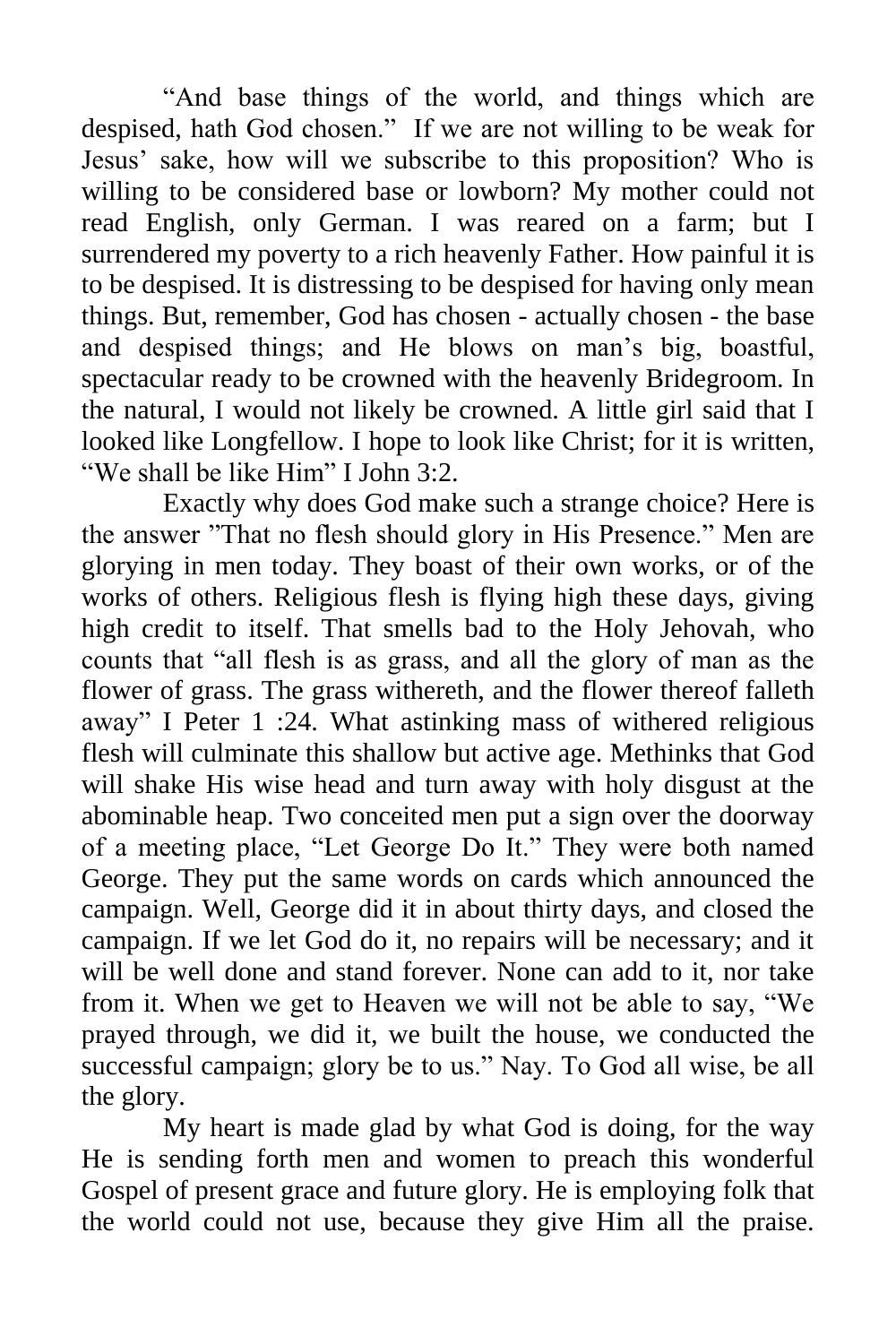Stand faithful; never let down, nor compromise with the flesh. God is looking for faithful ones rather than successful ones. The word "success" occurs only once - Joshua 1:8 (see margin), and I Samuel 18:5 and Psalm 101:2 where it is translated "wisely." Faithfulness spells the only acceptable success. The words "faithful" and "faithfulness" occur many times in the Word. Thirty years ago a motto in the East read thus - "Let God." The "d" dropped off, and then it read, "Let Go." Someone improved it by a new motto - "Let Go and Let God." That is it. Let go of everything and everybody. Let God work. Let God call you and fit you and place you and protect you and use you and feed you and clothe you. Let God come into what you are and what you possess. Let Him have your lack and what you long for. Some folk are too much occupied with what they think is their calling. Let us be occupied with Jesus "Looking unto Jesus the Author and Finisher of our faith. "

The Philadelphia Assembly has "a little strength," which is not said of any other. But she is faithful. She is keeping the Lord"s Word and not denying His Name. She is keeping the Word of His patience. He is waiting for the Father"s due time of the Son"s inauguration. He is waiting for the Bride"s preparation; and she is patiently waiting for His return to take her Home. For her faithfulness, the Lord promises to keep her "from (out of) the hour of temptation (or, trial), which shall come upon all the world, to try them that dwell upon the earth" - Rev. 3:10. She has enough strength to make the grade. That is all she needs; and that demands her all, and all the time. But Philadelphia saints shall be pillars in the temple of God on high. However weak, or despised, or base, or nothing - if we are filled with the Word, filled

with faith, filled with Christ, filled with the Spirit, we are enabled to fill our God-appointed places here faithfully. That will qualify us for the place in glory for which we have been apprehended, and for which we are running. For us there stands forth in bold type one significant word - "Behold, I come quickly: HOLD THAT FAST which thou hast, that NO man take THY crown" - Revelation 3: 11.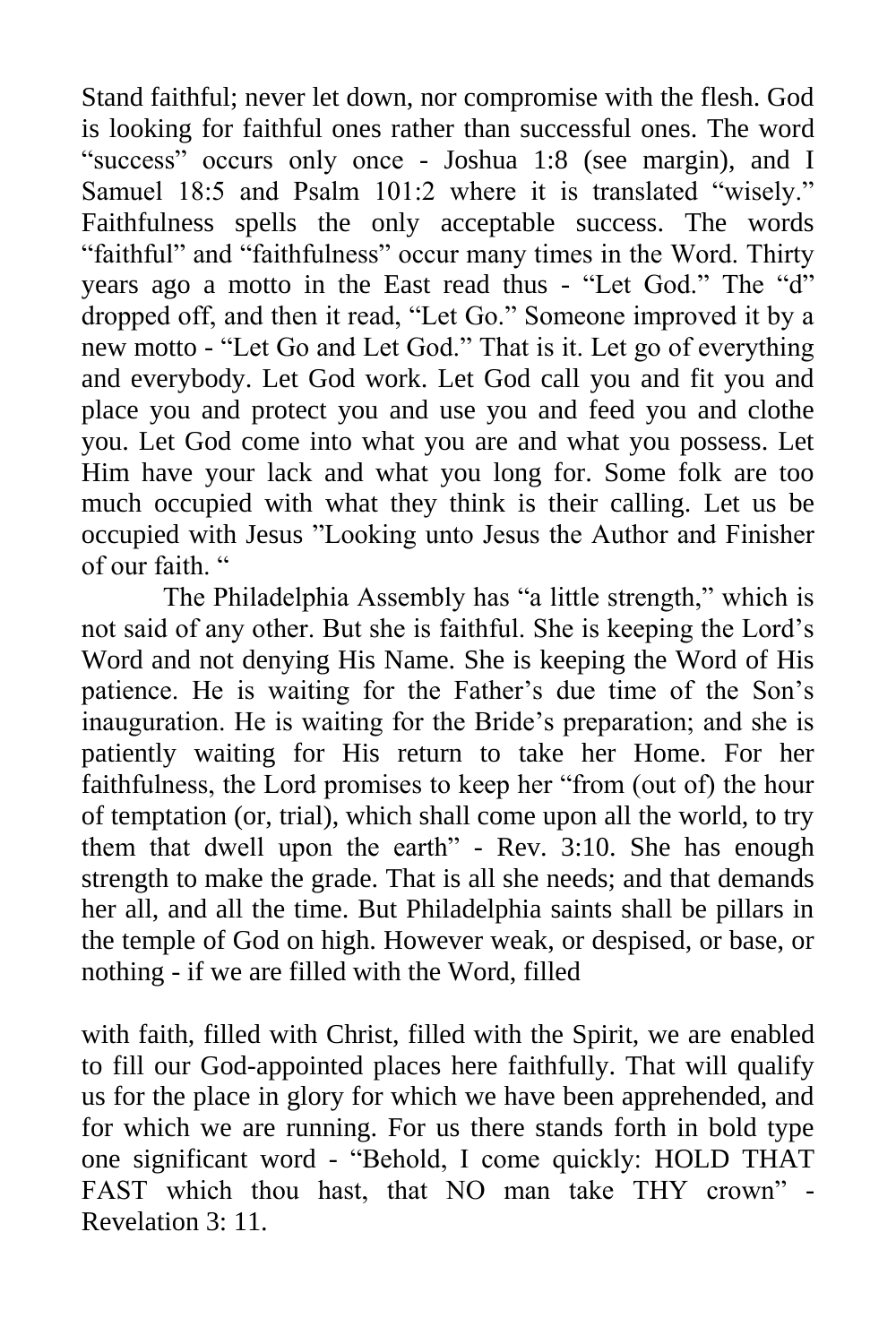#### HE"S THE WAY OF LOVE

*In the ages past a great plan was made, Ere the world was formed or its foundations laid, To redeem mankind from his lost estate Cursed by Adam's fall and the tempter's hate. Yes, the Son of God left His Father's Home Left the wealth He had, left His royal throne; And came down to earth, took the form of man, Died upon the Cross - this fulfilled God's plan.*

*Oh, what grace is this! Oh, what love Divine! That the Son of God would save a soul like mine. How He suffered there upon that cruel Tree, Bore my sin and shame - Oh, what agony! By the power of God, from the grave He rose. Satan, sin, and death are defeated foes. Evermore He lives, and He intercedes At the throne of grace to supply our needs.*

*Peace and joy are mine, and new life within. He's my Blessed Hope, He's my Prize to win. 'Tis the Word of God - I believe it's true This He promises unto me and you. By the grace of God I will run the race, For I long to look on my Beloved's face. Soon He's coming back for His waiting Bride. Oh, what bliss to be ever at His side! He's the way of love, the way of love.* Alene McClain

Written to the tune of "The Way of Love" by AI Stillman and Jack Dieval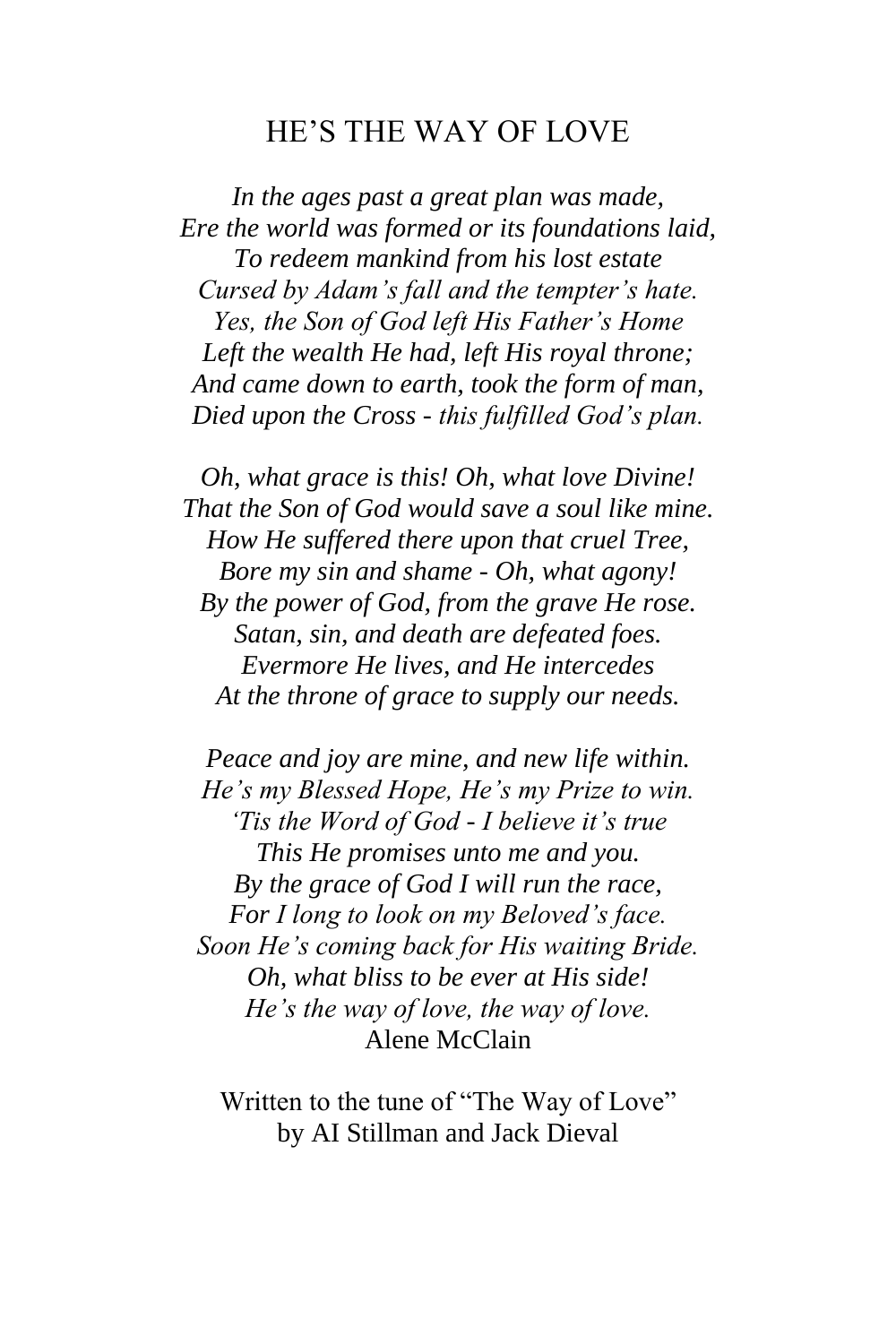## Through The Eye of a Needle Rob Hawkins

I remember years ago, about every time I heard Brother Ronnie Reed speak from the pulpit, he would begin his address with, "I just LOOOOVE the Apostle Paul!" And from then on, I began to love Paul too. Or rather, I loved the way Brother Ronnie loved the Apostle Paul because it showed on his face and in his speaking. I am only now, all these years later, putting the enthusiasm Brother Reed had into context. I too have become enamored with the life of the Apostle Paul.

This all started recently with an idea I heard from a sermon by Brother Hawkins. He was expounding on the Gospel accounts of the rich young ruler, that young law-keeper who came to Jesus inquiring how he might inherit eternal life. He mentioned in passing that some, most notably Sister Mooneyhan, suggested years ago that this nameless character could well have been the Apostle Paul. Whoa! . . . . I was hooked. A supposed meeting between Jesus Christ and an anonymous, wealthy, future persecutor, future Apostle, and man entrusted with the teaching for an entire dispensation of divine grace.

What I did know about Saul was that he fit the description. He came from a wealthy family, was sent to school in Jerusalem to learn from the esteemed Gamaliel, became a Pharisee like his father, and in his own words in Galatians 1:14 he says, "And profited in the Jews religion above many my equals in mine own nation, being more exceedingly zealous of the traditions of my fathers."

Of course, whether or not the rich young ruler was Saul or not can never be substantiated. At first, that made it feel like a guilty pleasure. Like a Hollywood script writer trying to make the story match the ending he had in mind. After all, it was not some deep mystery or hidden truth. Or was it? It had certainly intrigued me, but, I reminded myself, it had intrigued others also. Barely a month into my first semester at Grace & Glory Bible College, I found a starting point.

**"Beholding Him, Loved Him"**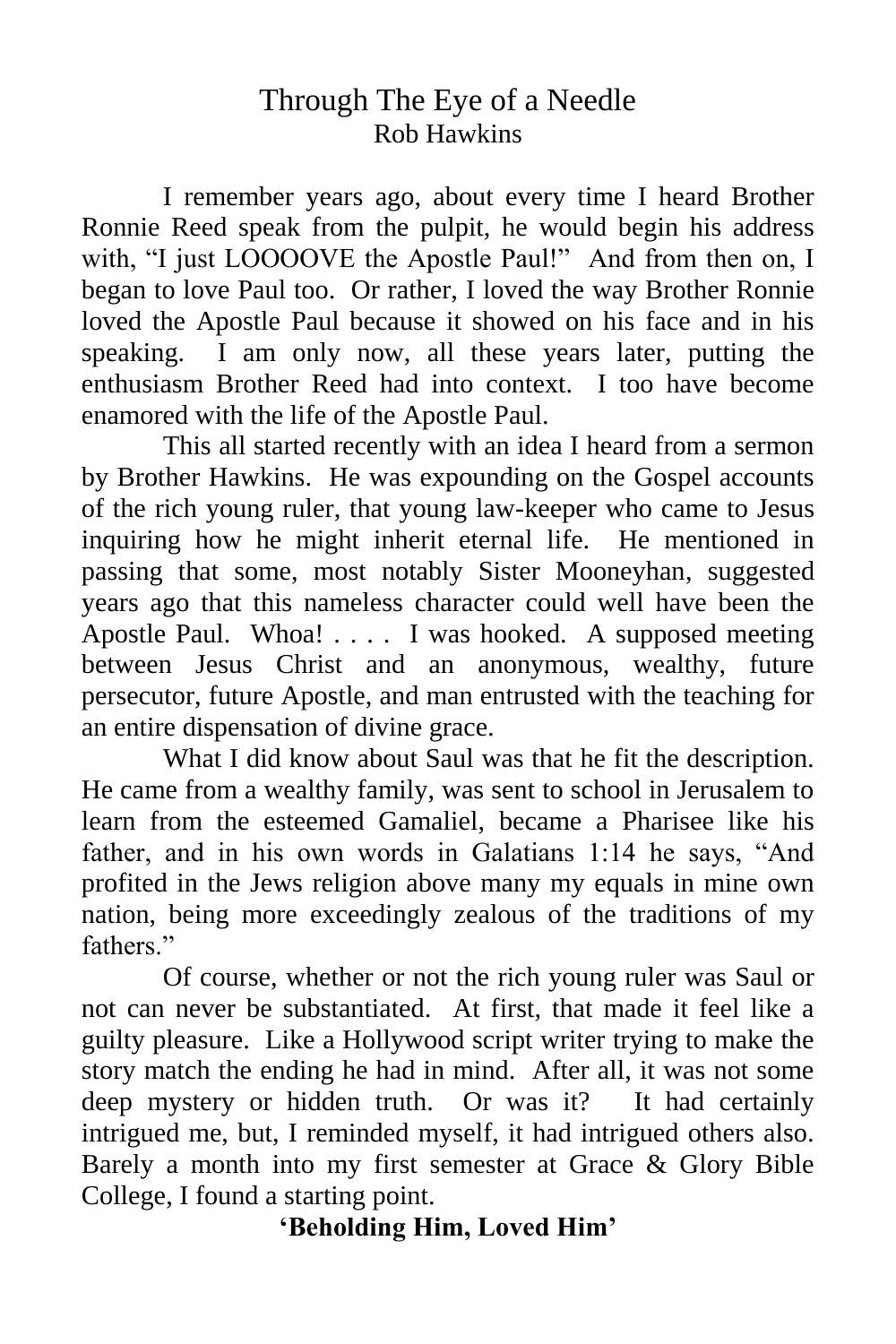Matthew, Mark, and Luke all record the encounter Jesus had with the nameless rich young ruler. All three read much the same, but I discovered that one is quite dissimilar. Starting in Mark 10:17, there unfolds a rich narrative with added details. Mark describes the rich man coming to Jesus 'running' and that he also "kneeled" before Him asking how he might "inherit eternal life'. It is a question for the ages, and I knew I was in the right Gospel. This scene had made quite an impression on Mark. Or had it Sister Margaret Clark gave a short lesson on Mark as we studied the book of Acts in our Thursday night Doctrine class. Mark was a boy around 12 years of age at the time when Jesus' encounter with the young ruler took place. He was the cousin of Barnabas, and that infant Church at Jerusalem was meeting in his mother's home, the same home to which Peter came, after being led from jail by an Angel. It was in this environment that he came to know Peter, and how he learned his Gospel narrative. Mark wrote, in fact, of the rich young ruler, using Peter's eye witness account.

If you do not already know, Peter had somewhat of an attention hang-up. Handpicked by Jesus, and Divinely empowered, this impetuous fisherman was still hamstrung by his need for Christ"s affection, and he struggled right up to Pentecost. Much like Saul on the road to Damascus, Peter would have to look into his own blinding light. John 21 presents a record of how Christ quizzes him three times on Love, and then in verse 20, ' Peter, turning about, seeth the disciple whom Jesus loved. . ." How appropriate is it now that this story should include another apostle, and one who was quite familiar with how Christ looked lovingly upon someone else.

Returning to our scene, Jesus responds to the question on obtaining eternal life with, "thou knowest the commandments, do not commit adultery, Do not kill, Do not steal, Do not bear false witness, Defraud not, Honour thy father and mother.' After the young man responds that he had kept those specific laws mentioned by Jesus, Mark would write in verse 21 a detail from Peter's memory, "Then Jesus beholding him, loved him."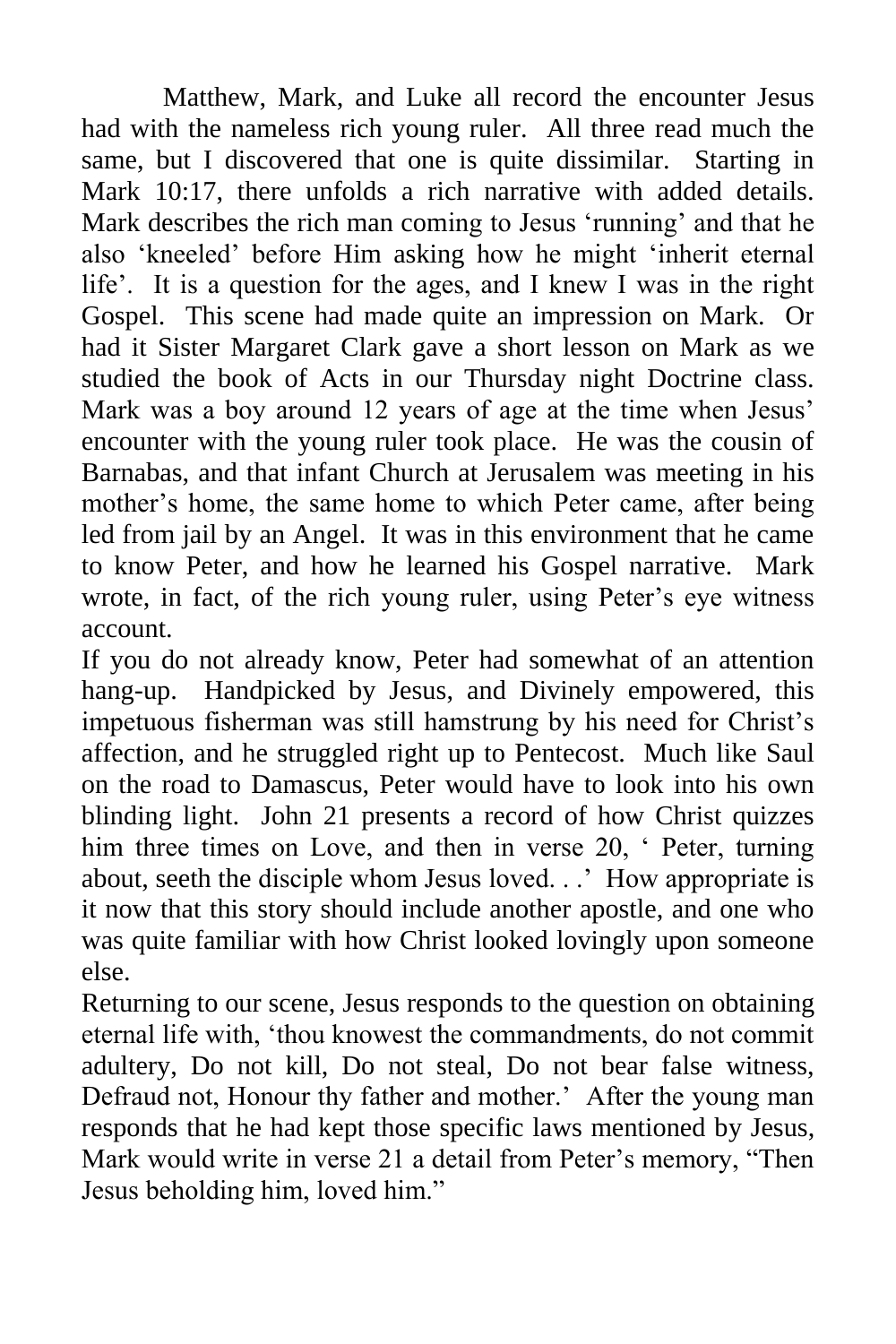Amazing! Jesus, however, needed to tell the young man about one commandment He left off the list, the same one that has stumbled His people ever since: Covetousness. But first, He would take a good long look. A look into that seemingly innocent and youthful exuberance that wanted more than anything to hear that his profitable good works would be enough. I believe Christ was beholding that chosen vessel, who in Acts 9:15, would "bear my name before the Gentiles, and kings, and the children of Israel." Then Jesus, just before bringing his world to the ground, LOVED him, and said, "One thing thou lackest: go thy way, sell whatsoever thou hast, and give to the poor, and thou shalt have treasure in heaven: and come, take up the cross, and follow me."

The rich young ruler Saul was starting to get his message, no differently than how Peter would get his. Jesus next compares Saul, the rich man, to a camel going through the eye of a needle. V. 24, 25 His astonished disciples ask, "who then can be saved?" Christ's answer should be at the forefront of every believer's mind, for it does explain everything. Jesus answers us all, "The things which are impossible with men are possible with God." I have come to believe that our Saul of Tarsus, grouped in with the Pharisee's as they followed and confronted Jesus, managed to break away from his elders, and ran to catch up with The Master. The Gospel writers generally agree as to how he responded when he got his answer. Matthew and Luke say that he went away sorrowful. Mark writes that he was grieved. He must have had a revelation of Jesus as the Christ, for who grieves over that, in which they have not established faith? After an initial period of denial, the rich young ruler, Saul, entered into several stages of grief. The first one they say is anger.

#### **The Road to Damascus**

Paul's persecution of the early Church was fierce and 'they that were "scattered abroad went everywhere preaching the word" (Acts 8:4) Seven years had passed since the Resurrection of Christ, and his denial and anger remained, only now, it was tempered with a bargaining mind. He would have to justify his actions, because we read in Acts 9:1 that he, "yet breathing out threatenings" (do not bear false witness, Defraud not) and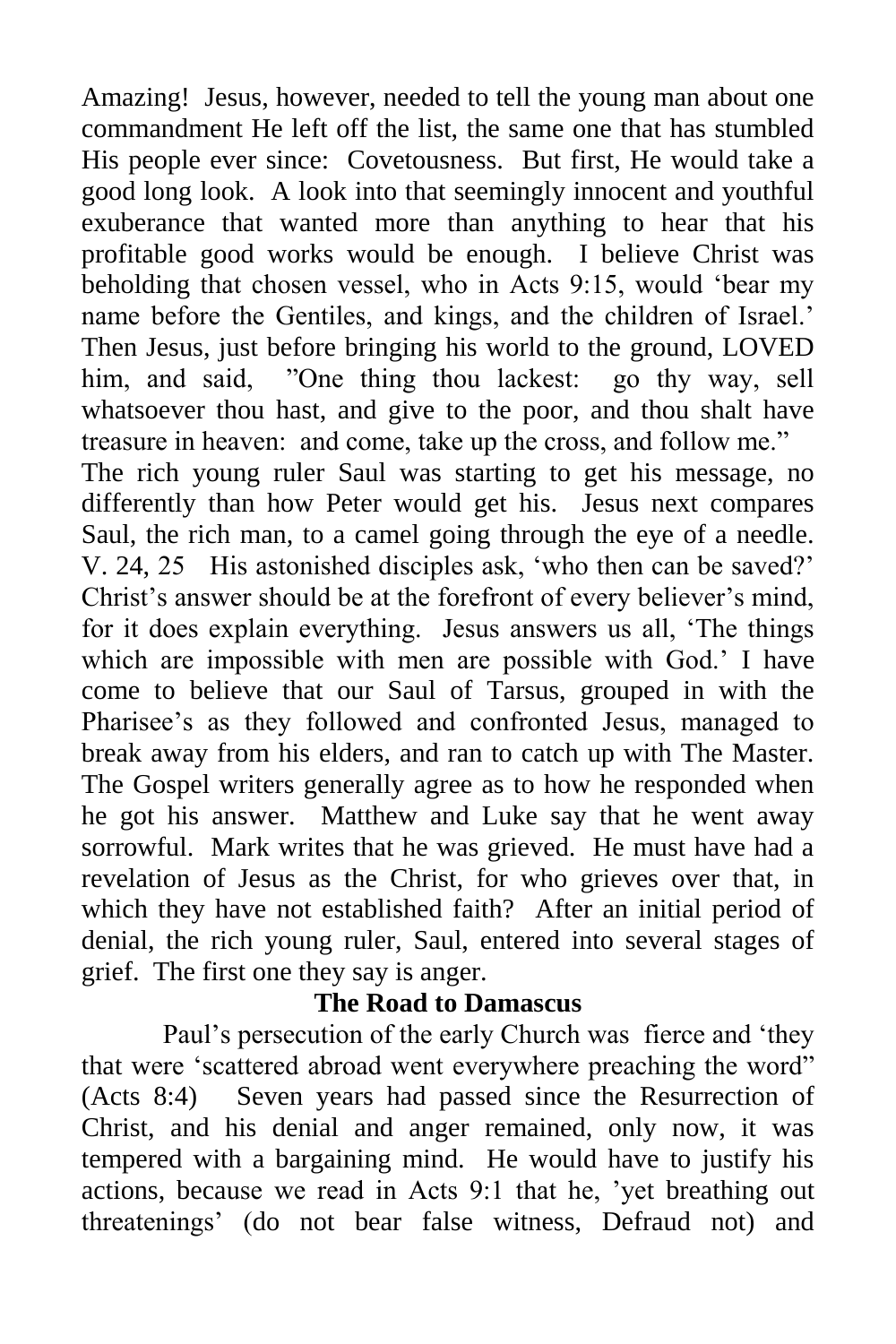'slaughter against the disciples of the Lord,' (do not kill), was now breaking those laws he had, "kept from his youth up".

On his way to Damascus in Acts 9, his bargaining mind bolstered by papers from the high priest, he is struck down by a light from Heaven. I believe he knew immediately who it was, for Saul does say, "Who art thou Lord?" That alone could strongly suggest a prior meeting. But to me it is what Jesus said that sounds like they had met before. "I am Jesus whom thou persecutest: it is hard for thee to kick against the pricks."

Painful reminders are exactly what they were. The intended imagery is there: Saul, separated from his mother's womb and, 'called by God's Grace,' (Galatians 1:15) was prodded to forsake his elders, thus runs to ask a question of Jesus. He was pricked by "the one thing thou lackest", and even sharper by the words and face of Stephen as he was being stoned to death. And now, on the road to Damascus, the finale, Saul would be struck to the ground and then divinely pulled through the proverbial eye of a needle, proving just what is possible with God, and not just for a rich man named Saul, but for every believer.

We are all, Requested, which is what Saul"s name means in Hebrew. He went on to preach the Gospel of Grace wherever he went named Paul, which means little, and isn't that appropriate, because Paul"s life is our example and it shows just how little he had to become to fit through the eye of that needle, so he could, "come, take up the cross and follow me."

And follow he did. Paul would take up that cross, and so many times in defense of his apostleship, he would refer back to that meeting on the dusty road to Damascus. One very telling statement in his writings, however, might suggest more than just that particular "appearing." The chief apostle to the Church would write two letters to the Corinthians, letters of correction, putting them in order explaining among other things how they had been "crucified with Christ". He further expounds in II Cor. 5:16 "Wherefore henceforth know we no man after the flesh: yea, though we have known Christ after the flesh, yet now henceforth know we him no more."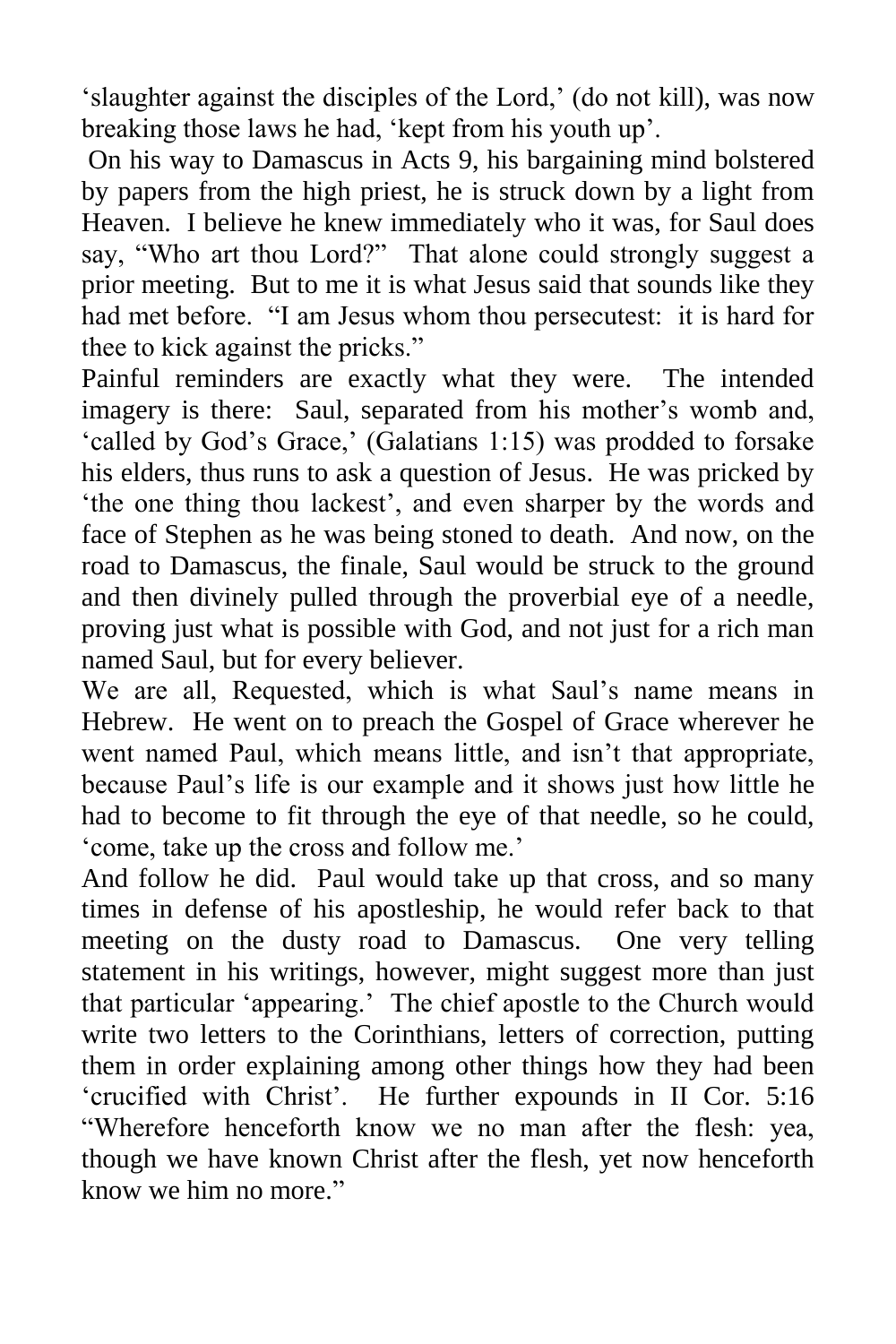Until, that is, we meet him face to face ourselves, and,' then shall I know, even as also I am known." I Corinthians 13:12.

Well, I can attest to this much: I may have to wait until Glory to know the rich young ruler was Saul, but what started as an intriguing connection became something much more. The Word became more real to me, and I think I now have my own reasons to, LOOOOVE the Apostle Paul.

#### THE HOPE OF AGES BORN

A Savior is born, we are told, In poverty's vale, lone and cold. The long-looked-for glory, Of centuries hoary, Has come Divine grace to unfold.

The shepherds with wonder are held; For hopelessness now is expelled. The promise of ages, The hope of the sages, Has come with a Peace unexcelled.

Oh, hear ye the angels now sing, Announcing the birth of the King The Son of the Highest, Has made us the nighest; And in our hearts joy-bells now ring.

My friend, if He comes to your heart, He'll save you and quench ev'ry dart. The Man of the ages, Your welfare engages, And from you, will never depart.

A. S. Copley.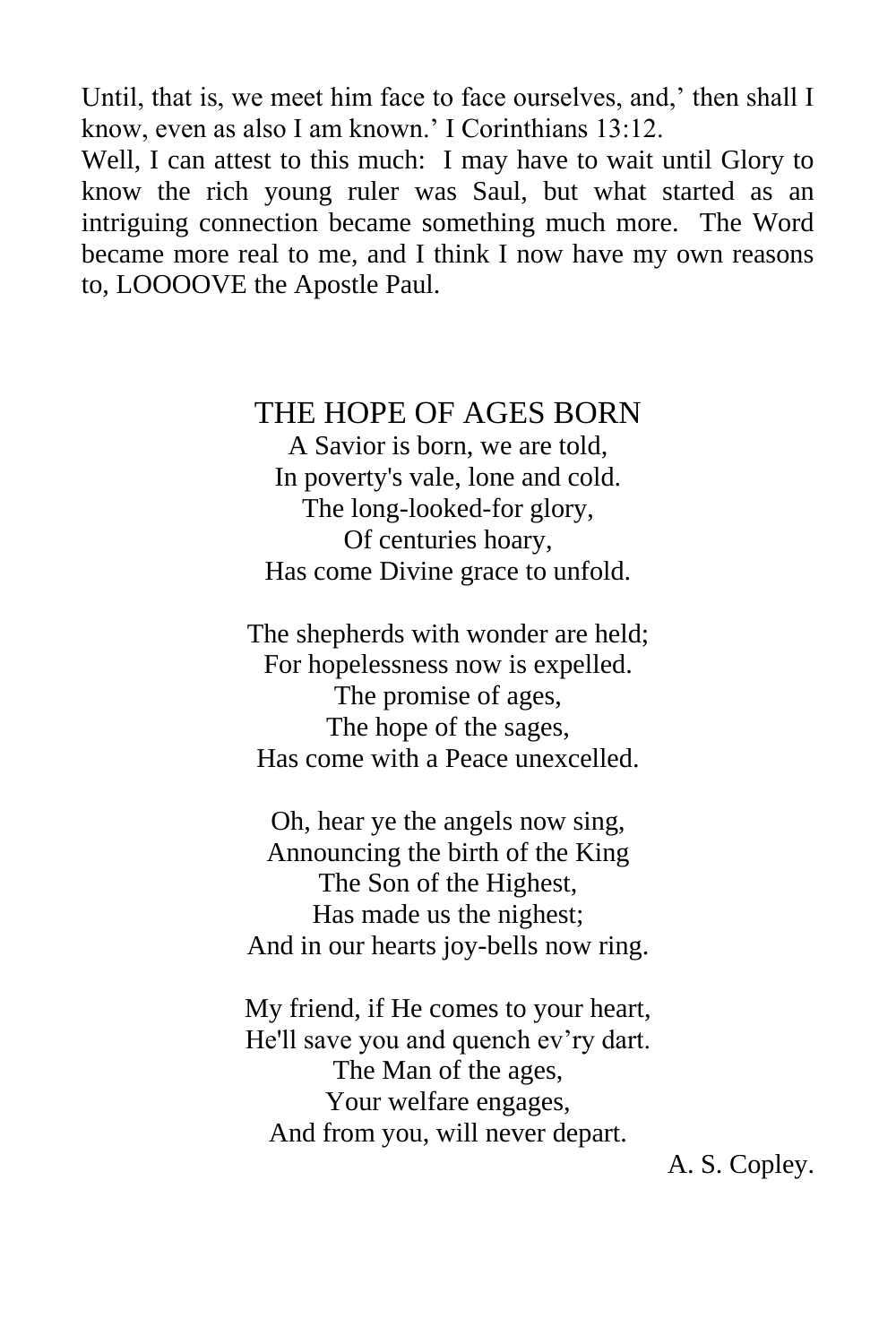From the Editor

"The blessing of the LORD, it maketh rich, and he addeth no sorrow with it." Prov. 10:22

Solomon was a very wealthy and wise man when he penned theses words, and though he did in no wise adhere to all the counsel recorded throughout his writings in his own life, the wisdom of God he imparted remains absolute. The blessing of the LORD was given to the king in a great number of ways as he enjoyed abundant material wealth, along with prestige and honor amidst his peers, love and respect from his subjects, the love of the Lord, and the tremendous blessing of an idyllic relationship with the Shulamite which culminated in marriage. The blessing of the Lord goes far beyond monetary blessing but it most assuredly includes it. The words above have always been sound advice for us and the present day economy must not change them. The blessing of the LORD is exactly that: blessing directly from His Hand, and it is imperative that we allow Him to determine such blessing for us. His first intent is of course spiritual blessing and many have learned over the years that He will sacrifice material blessing to endow us with spiritual treasure. However, scripture is filled with accounts of God miraculously meeting needs in time of great hardship and chaos. He fed Elijah and the widow woman for "about a year" using only a handful of meal and a cruse of oil. He enriched four leprous men with the spoil of an entire army which had besieged Jerusalem and shut it up without any provision. II Kings 7. Gideon"s "fleece," which only confirmed what Gideon already knew, loudly proclaimed the message that God"s blessing remained upon Israel, despite the fact that it was very dry all around them. The second time Gideon put out the fleece, it was dry though the moisture of the Lord was abundant everywhere else, showing what unbelief would do. Solomon declares that the blessing of the LORD maketh rich and addeth no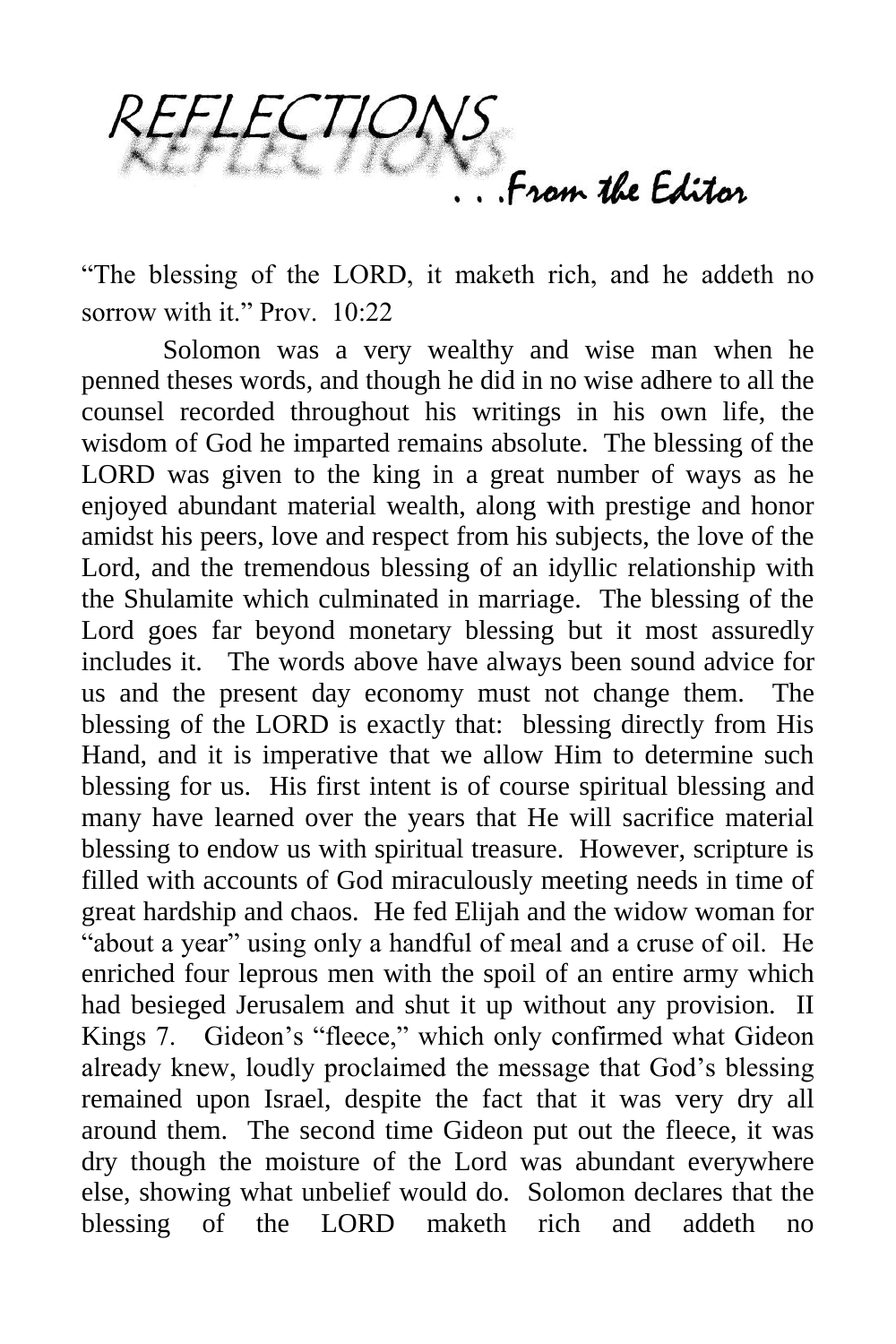sorrow…"meaning that one need not contend with the guilt of ill gotten gain. We have known some in our day who have been greatly victimized by the greed of others, who have apparently gotten away with it. Such is in no wise the case, for God Himself will attend to such matters, but ours is not to worry about bringing reprisals upon them. We must realize that our blessing still comes from Him, and despite the greed of others, He will still take care of His Own. This day of economic chaos demands that we implicitly follow the advice that Solomon gives in this book, such as as Prov. 3:6 "In all thy ways acknowledge him, and he shall direct thy paths." Proverbs 11:24, 25 continues with this sound counsel. "There is that scattereth, and yet increaseth; and there is that withholdeth more than is meet, but it tendeth to poverty." There is no substitute for the daily trust which will bring God"s blessing upon us despite chaotic, and uncertain economic stress, and giving to the needs of others is a most intricate part of our own natural and spiritual well being. Paul chimes in with further lessons from the valuable account from his own experience. "Not that I speak in respect of want: for I have learned, in whatsoever state I am, therewith to be content. I know both how to be abased, and I know how to abound: everywhere and in all things I am instructed both to be full and to be hungry, both to abound and to suffer need. I can do all things through Christ which strengtheneth me." Phil. 4:11-13

The key here is that Paul learned all these things by the various experiences he encountered and that is exactly the pattern for us. We too can discover firsthand the faithfulness of the Lord and I have often been comforted with the fact that He has not dropped one of us yet!

~~~~~~~~~~~~~~~~~~~~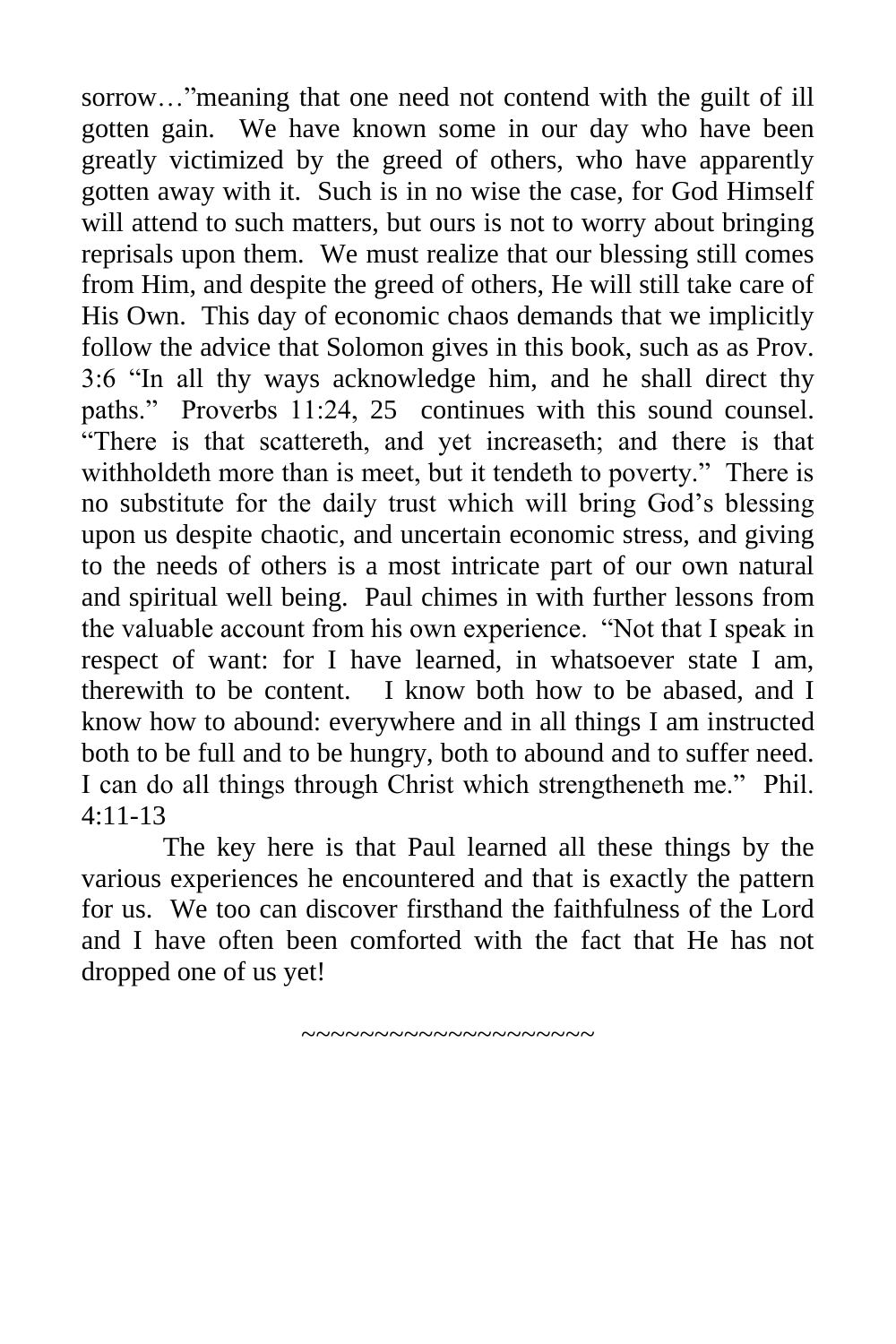## ANNOUNCEMENT

The book of Luke is now ready for distribution, and you may order as many as you like from Grace and Glory, P.O. Box 831, Grandview, Missouri 64030. You may also order online using the e-mail address genehawkins60@msn.com. We are working very hard to restore many books missing from The Corn Crib, and will give notice as we complete them.

#### THE POTTER Ronnie Reed

"The word came to Jeremiah from the Lord, saying, "Arise, and go down to the potter"s house, and there I will cause thee to hear My words.' Then I went down to the potter's house, and, behold, he wrought a work on the wheels. And the vessel that he made of clay was marred in the hand of the potter: so he made it again another vessel, as seemed good to the potter to make it." Jeremiah 18:1

God told Jeremiah to go to the potter's house, for I am going to minister to you. That is, He would teach him what we might call a supernatural word through a natural situation.

The potter's house in that day was just a normal place of business in that day with nothing unusual about it. Were He talking to Jeremiah today, He could have just as easily have said "Go down to the mechanic"s shop;" or some other ordinary place. Jeremiah was accustomed to visiting places for the Lord and telling other people what God had to say, God did not send him to speak with the potter. Neither did He tell Jeremiah to go the potter's house and talk to Me. He said rather, "You go the potter's house, and I will talk to you.

Many people today speak of how that they were told to go tell you something, but God actually told Jeremiah to go the potter"s house and shut up, while I talk to you. Very few people tell you that God told them to shut up, but the God of Scripture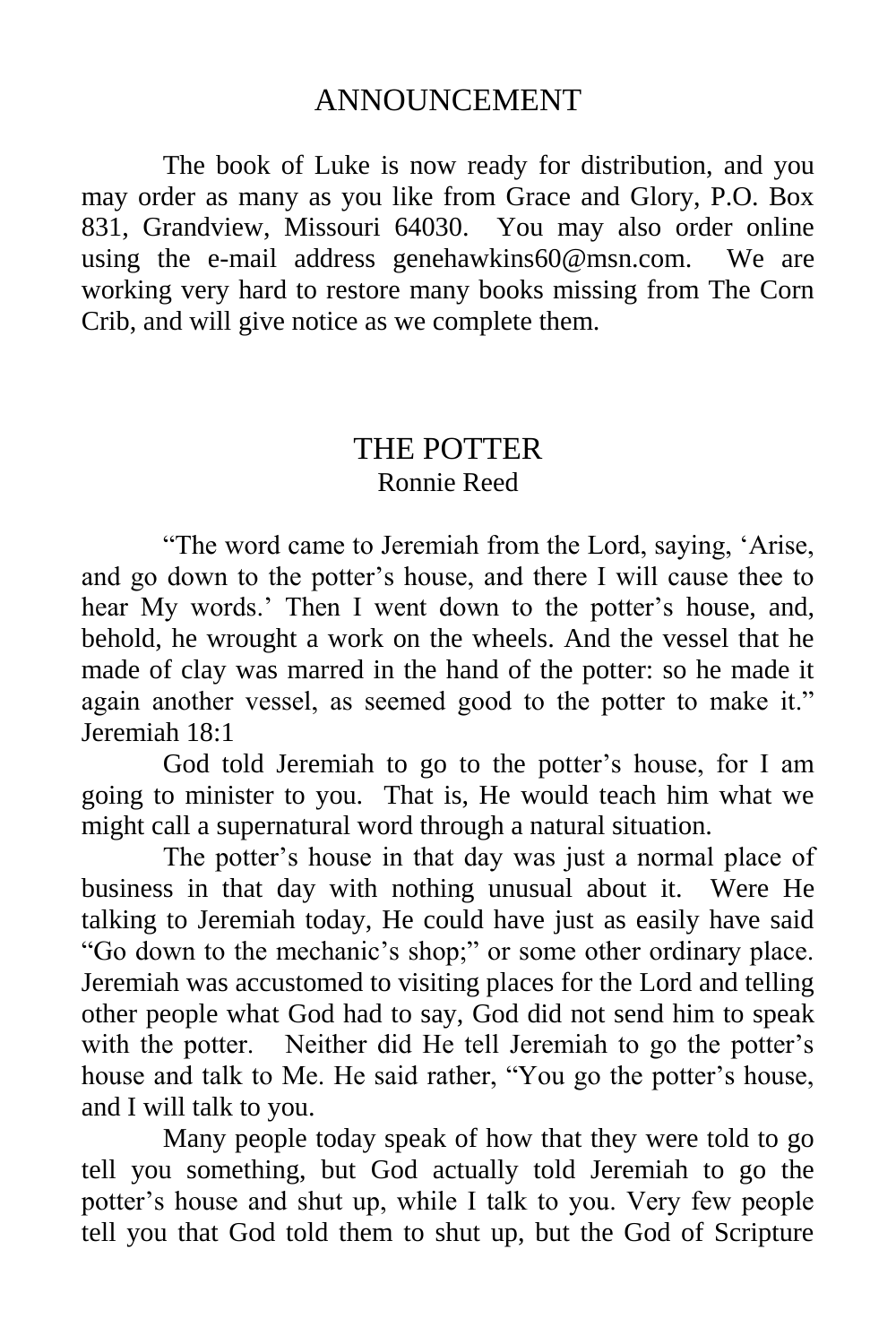will tell you to shut up. He says "Hold your peace; be still and know that I am God."

Jeremiah was about to observe a very normal situation. The potter first had to dig out some clay, pick it up, and clean it, for it might not have been ready to use right at that time. There may have had some little pebbles in it, or it may have had roots of grass and things. Maybe it had some bugs in it, you can never tell, but it needed to be cleaned. Despite that fact, God or the potter, still wanted such a piece clay.

Two things are before us in this portion of scripture. One is "forming." The other is "filling." The text here first deals totally with the forming, but we must realize, Saints, that this is going to be a vessel. The potter was going to make a vessel, and so filling was to be involved in that forming. No one makes a vessel without the intention of filling it, so the potter was going to form this vessel, for that purpose.

The real struggle in our lives, Saints, is not the filling. God will take care of that, if you can stand up to the forming. So often we look at our lives and we say "Well, I just don't understand what's going on in my life, Lord; I just can"t comprehend what You are doing." The answer is that God is forming you, perhaps moving some things around in your life. Maybe He's cleaning out some junk, but rest assured that He intends to fill you.

Two words are used in Genesis when God spoke of creating man. The first is the Hebrew word "bara," used when God "created" man. The second says that God "formed" man, and you have to wonder "Well, God, what did You do? Did You create man, or did You form him?" What is the difference? It is only as we understand the tri-unity of man that we understand what God is saying there. First, He created man"s spirit, and used nothing in this earth to do it. However, when it says He formed man, He formed his body. He created his spirit, but He formed his body, and when God breathed that which He created into that which He formed, man became a living soul.

God formed the body of man because He wanted to fill it, for He is in the business, as we find throughout the Scriptures, forming and filling. He formed the earth, and filled it with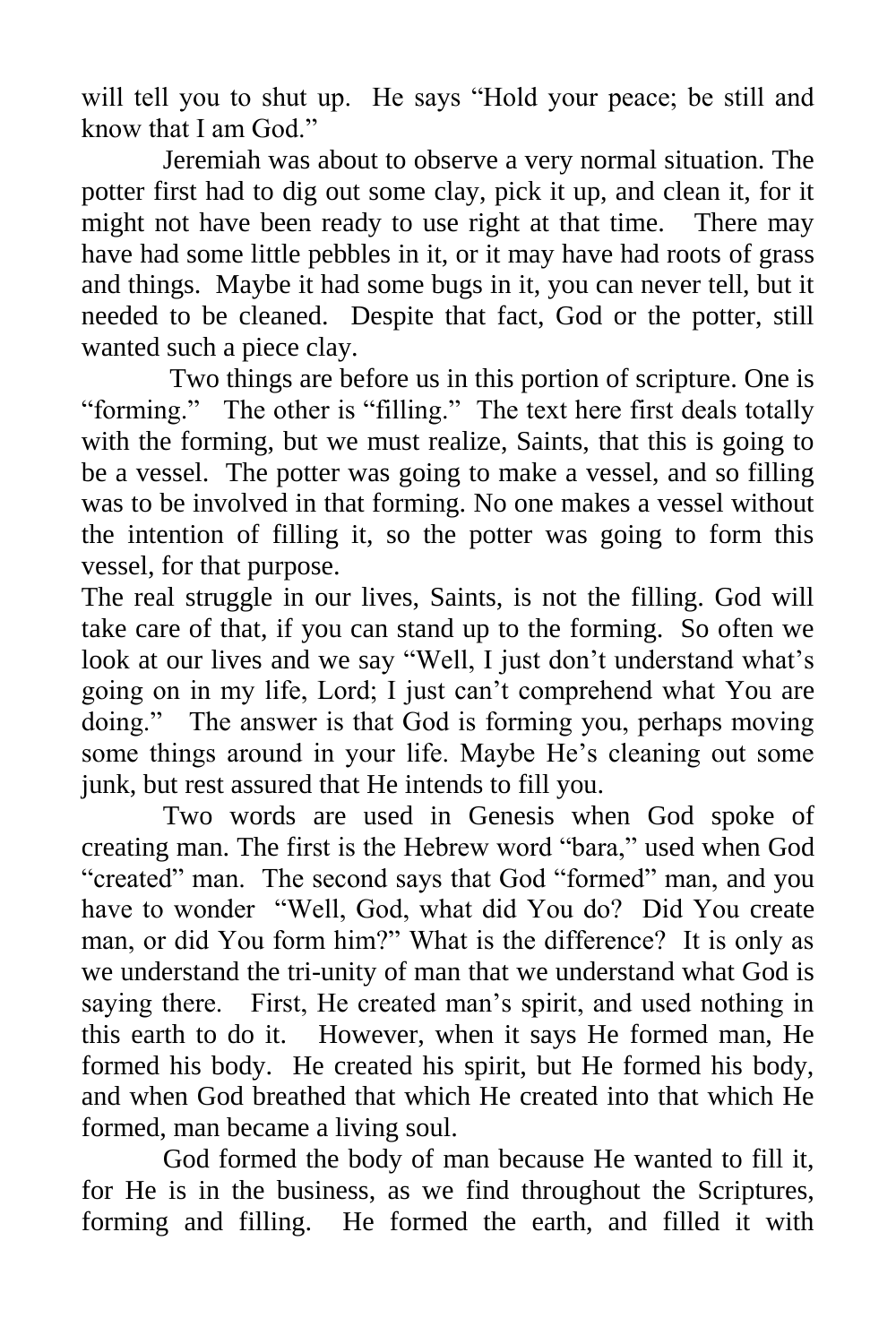vegetation. He formed the sea, and filled it with fish. He formed the air, and filled it with birds. He formed the body of man, and then filled it with the spirit of man. He formed the Church, and then filled it with His Holy Spirit. Today we also can see that when God forms somebody, His intent is also to fill them. Some might ask, "Why is it so important to know that?" Because, when you are going through the forming, and it feels like everything in you is about to break, it helps to understand that God also has a filling process, and we can rest assured, Saints, He will fill that which He forms.

The potter, must of necessity, go into the field, dig out the clay, pick it up, and then clean it. We could almost stop with that thought. It is good to know sometimes that you have just been picked up, for when you have been really down in the mud, walked on and stepped on, with trials holding you down, you are glad to know that you have just been picked up. It makes no difference if you get to preach, or sing, or teach a Sunday School class or whether or not you hold any place of importance, it's just "Thank" You, Lord, that You picked me up!"

The potter also had a lot of purging to do, for the clay is not just perfect to put on the wheel. It is still filled with impurities, which must be removed to begin a molding process. Romans 8:29 states: "For whom He did foreknow, He also did predestinate to be conformed to the image of His Son." That word "conform" in the Amplified Bible is translated "molded;" The very word sounds uncomfortable, doesn't it? It sounds like squeezing and shaping, rather than fun? Sometimes we pray "Well, Lord, just take this thing away from me; fix this problem in my life. Move it, and remove it." God says "I can"t do that for I"m using that problem to put your life together, to teach you to love some unlovely folks, to teach you patience, to get more anointing out of your life. I can"t stop this, because I am using that storm to teach you to trust Me."

The next process is on the wheel. Some of you may say, "Brother Ronnie, I"m on the wheel right now!" You know you are on the wheel, everything is spinning. Sometimes things are spinning so fast that everything's a blur. Before you can straighten out this, here comes that, and before you can deal with that, here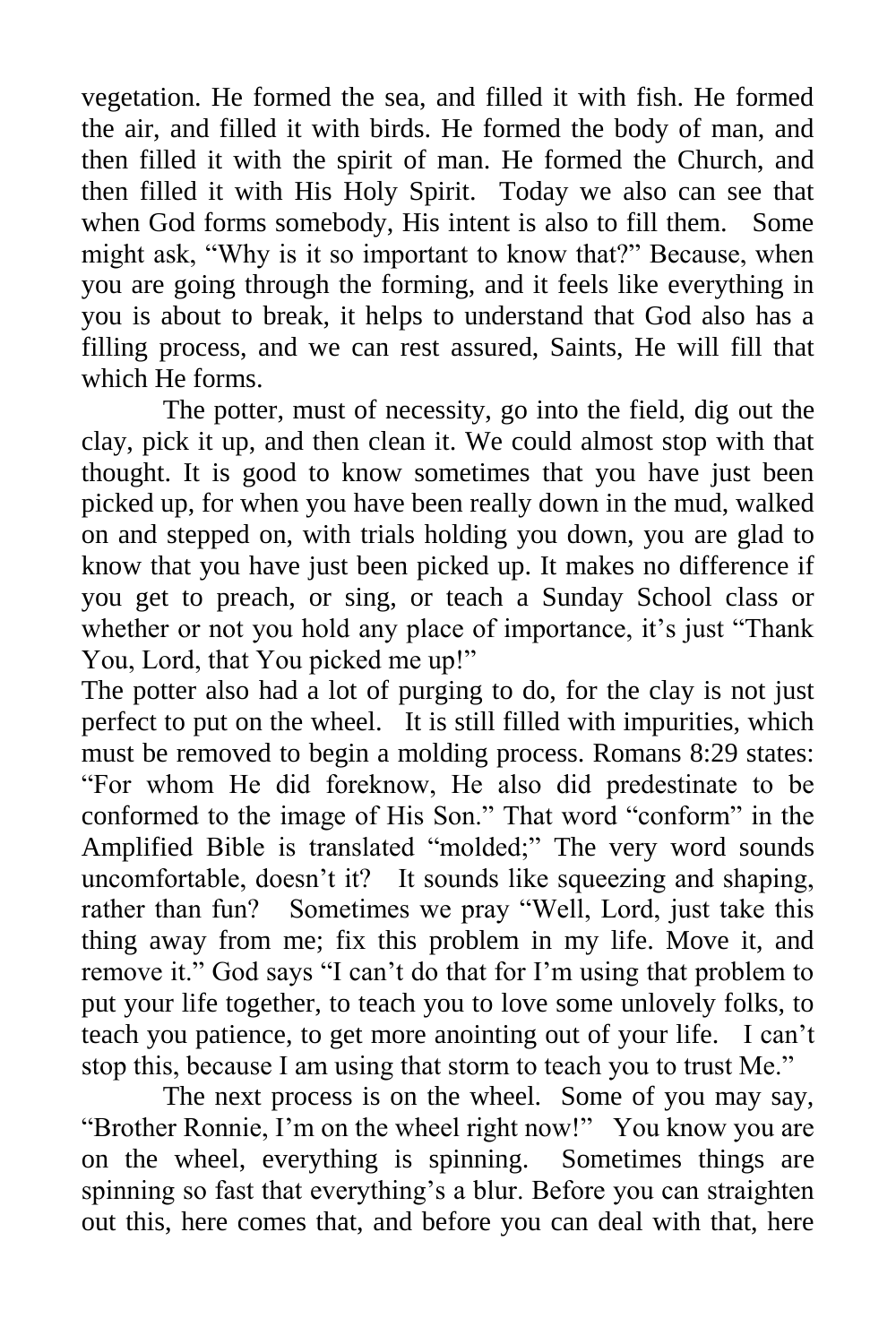comes something else in your life. We cry out "Lord, stop the spinning! But, saints, while you are in that spinning process, look under the table and see Whose Foot is on the wheel. We can rejoice because it is His. If the devil could have gotten his foot on the wheel, he would have spun you off years ago, but God is in control, and knows just how fast to spin you, and He knows what days not to spin you. He says "No, he has had all he can take; he's about to the breaking point, so we"re going to let off on the wheel today

When we realize that God has His foot on the wheel, surely we can shout "Thank You, God that You control the times in my life. Thank You, that You are sovereign in my life, and that there"s no weapon formed against me that can prosper."

When the Potter starts that spinning process, He is monitoring the situation on the wheel. He knows what you are going through and periodically, while you"re in that spinning process, He splashes a little water on the clay and touches it. Were it not for a touch from the Lord, sometimes we would have lost our minds. The touch from the potter holds things together. Just as that song says "He touched me." The situation may not be straightened out, fixed or changed, but He touched you. Had it not been for that touch, we would have walked out of our house long ago, having given up and even quit the ministry.

Were it not for the potter's occasional watering of the clay, it would have become too rigid to shape and change, and we will never be perfected if we are not willing to change. God does not follow one pattern 1, 2, 3, 4, and you are right out the door. He can do what He wants, when He wants, and for however long He wants. He need not follow a certain rigid form. God healed several blind men in the Bible, and each one of them He healed a different way. One He touched; another He spit on the ground and made some clay and put that in his eyes. Another He spit in his eyes; now how would you like that? Which one of them do you want to be, a touchite, clayite, spitite, or speakite? Do not be discouraged if God doesn"t help you the way YOU thought He was going to help you, for He truly does, have a lot of ways to bless us.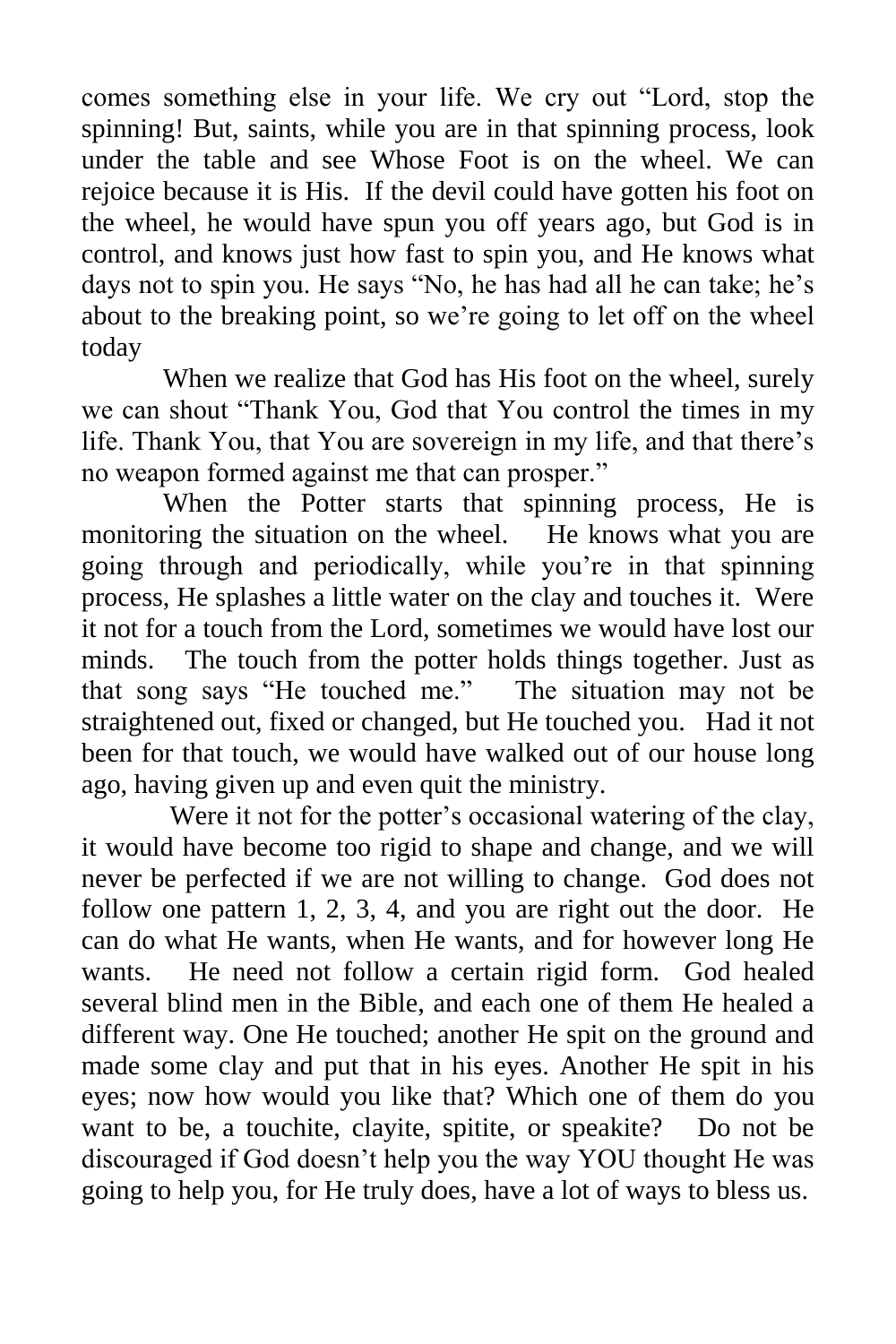We notice in this text, "Then I went down to the potter's house, and, behold, he wrought a work on the wheels." In one verse he calls it a "work"; in the next verse he calls it a "vessel." It was indeed a work because it really wasn't a vessel yet. God says many things about your life, that if anybody else said them, it would be a lie. He calls you "holy", and "unblameable." If anybody else said that, it would be a lie, but God, says some things about us on credit. That does not mean that He has great confidence in you, but He has great confidence in the Hands of the potter molding the clay. He knows He can take that junk on the wheel and make it become what He says is true. He may also have said some things over your life day, that have not come to pass yet, but due to the presence of His Hand, they will become reality.

The Potter also has a plan when He picks up the clay. He doesn"t say "Oh man, this is full of bugs, and little grass roots that"s too much work; I"m not going to mess with that!" And then He throws it away. When a painter paints, he may not know all of the little details, but he does have something in mind. God knows the details in our lives and He is not intimidated by the stuff that He's working with. If we were the ones working in each other's lives we would probably say "you are too big a mess for me to deal with." God is never at a loss with the stuff in our lives. Actually, there"s a battle going on, but the enemy is not fighting us over where we are. He is rather fighting us over where we shall be. If you are going through a great test in your life, which you, in no wise understand, and the enemy is fighting, rejoice, because you "shall be" something awesome. How awesome it is to know that we can become whatever God wants us to be?

We could almost stop here as we ponder the fact that The Potter picked us up, and already had a plan even before He began. He formed us, and controls even the spin in our lives. He has given us the power to become whatever He says we can become, but there is a problem. The vessel "was marred in the hand of the potter." If the Scripture had said that the vessel had fallen out of the hands of the potter, it would be easy to understand how it got marred. We could say "Well, you"ve just got to stay in the church;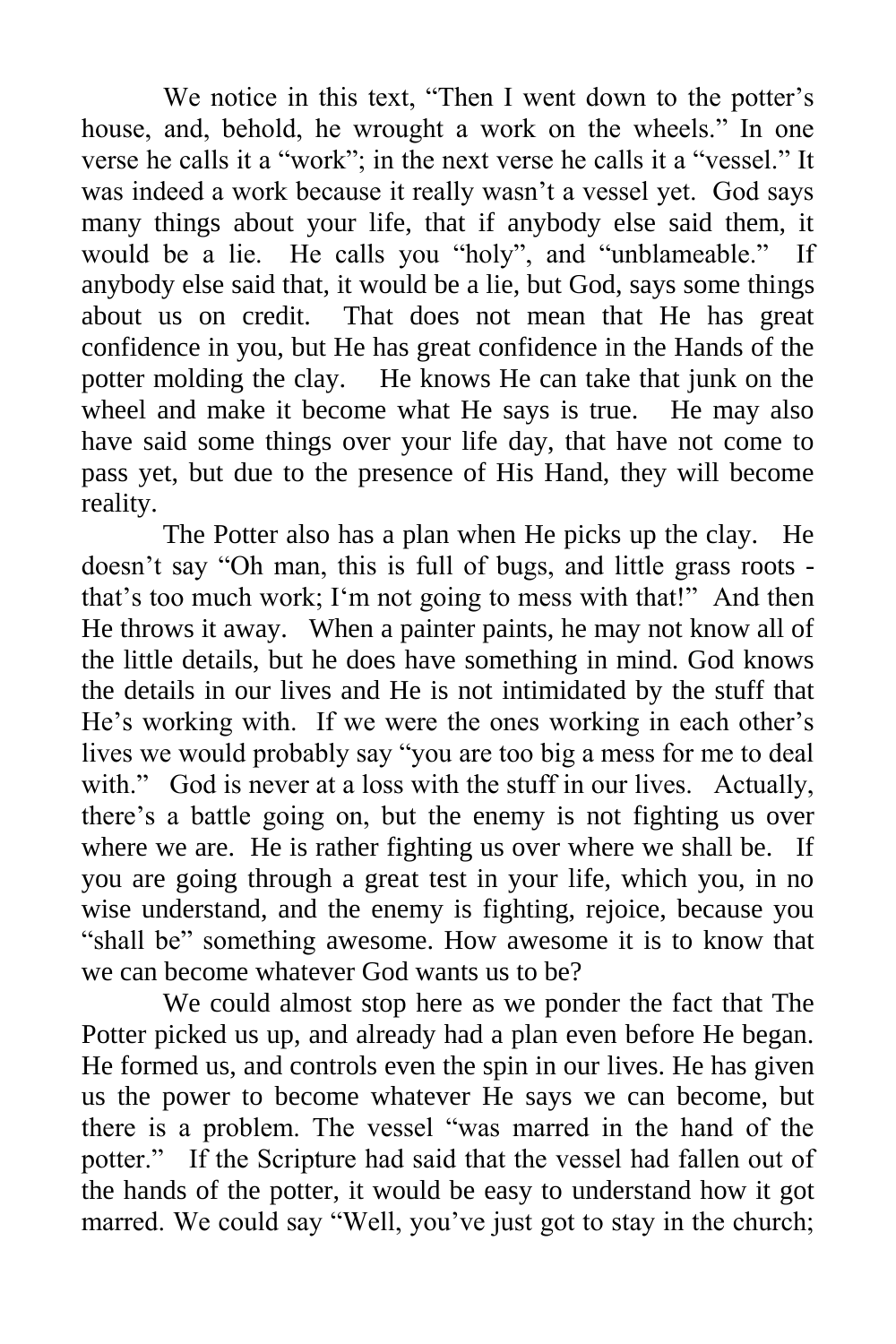you"ve got to stay in His will, and if you"d just stay in His will then you wouldn"t be going through what you"re going through. Why did you fall out of the potter's hands?" But it doesn't say that the potter dropped the clay. We rather read that the vessel was marred while it was in the hands of the potter, so we understand that you can be in the Church and still have a problem. You can be, in His hands and be wounded, you can be His vessel and still have a struggle. One can have an injury, a memory or an incident or an accident, and yet, be still in His hands. And all of those things can cause a real shaking in our lives insofar as the security of our Christian experience is concerned. They do not shake our security in the Lord, but it shakes our thought pattern about our Christian experience. "What's going on? Is God working still in my life? Maybe I really messed it up this time;" and you probably did. But listen to the Holy Spirit, for we read "the vessel was marred in the hand of the potter. These words do not blame the Potter, they simply declare that the injury occurred while in His Hands. What can we get out of that? Do not criticize the craftsmanship of the Potter, because He is not the problem. It is rather in the clay with which He works.

This was supposed to be a vessel; maybe it was supposed to hold water, or perhaps precious ointment. We are not told, but who can use a vessel with a crack in it? It appears at first glance that the purpose of the potter has been destroyed by the weakness of the material chosen, and we know that Satan must giggle in those circumstances, because, the vessel is marred and whatever you put in it is going to leak out. Did you know that pastors all over this world throughout the church, the body of Christ, are preaching and ministering to leaky people? We are not speaking of their salvation leaking out, but the blessing of God in their lives leaky people. "What are you talking about, Brother Ronnie?" Well, leaky people can be preached happy Sunday morning and not even bother to come back Sunday night. Leaky people can take up half of the service praising the Lord in tongues and fight with their spouse all of the way home. Leaky people go to once Church after another because nobody can preach good enough for them. What pain and despair it must be in a Christian's life to never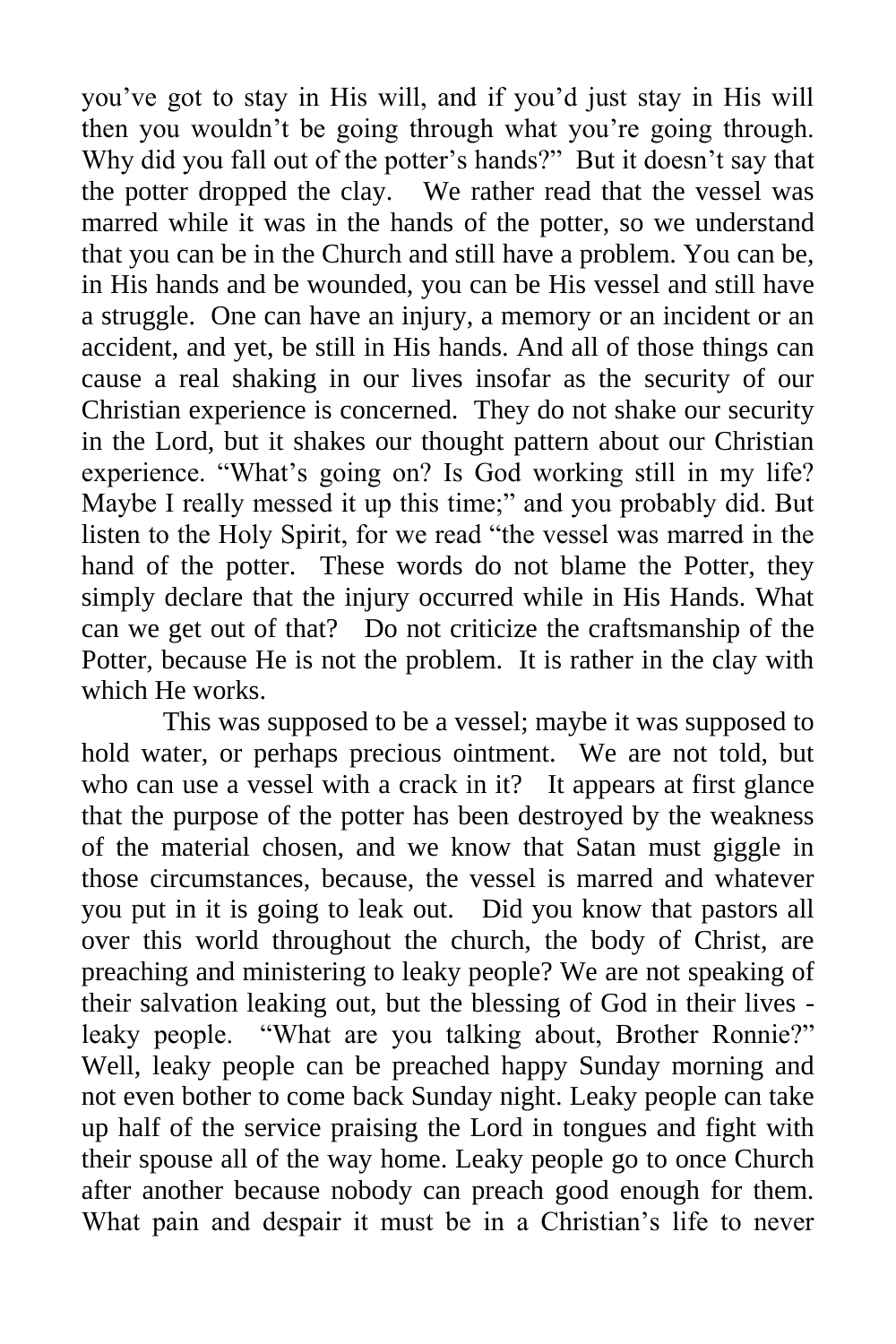enjoy the fullness of the Lord. No wonder God says to bind up the brokenhearted, for He wants us to be a vessel that will hold the aroma of His anointing in our lives like the alabaster box. Not full today and empty tomorrow.

The vessel of clay was marred, and on exhibit for all to see. It has a crack in it. Justice would say "What are you holding on to that vessel for? Throw it away; it's marred." The law would say "Crush it under your foot." Holiness would say "Look there"s a flaw in it." Sanctity would say "It's made a mistake." But mercy proclaims, "Can I have a word? Let's bring grace to the stand," for were it not His mercy, we would have been thrown away long ago. Grace says "I know it"s marred, I know it has a crack in it, and it doesn't look like it's much good for anything else, but you can make it again another...."

I learned from a dear precious brother to whom I have listened, that when studying some difficult Scripture, you break it down into words and phrases. We read here that "he made it again another vessel." "He made…" We must realize, that any help for us, must come from the Lord. The vessel can in no wise fix itself. Though broken, it needs to be made whole again, and "Lord, if You don't fix it, it's not going to get fixed," for "He made..." He is the One Who must do it, and He is not intimidated by the cracks in my life. The mars, blemishes and flaws present no problem to Him, that are in my life. He recognizes only need, and so, "He made it." "There it is, IT." "I see it Lord, along with everybody else." When you have such an obvious crack, it cannot be hidden. All the flaws and impurities of the clay are present and He made "it" again. "If You blessed me yesterday, Lord, will You do it again? If You raised me up out of my mess yesterday, You can do it again. If You loosed me from my bondages yesterday, You can do it again." God can do it again in your life, and it makes no difference how you messed it up. Nor does it matter how the devil may come accusing you, even correctly, but God can do it again in your life.

"He made it again another," which may present a problem for some who would say, "I thought it was it, but it's another." Only God can make "it" again "another," meaning that I am the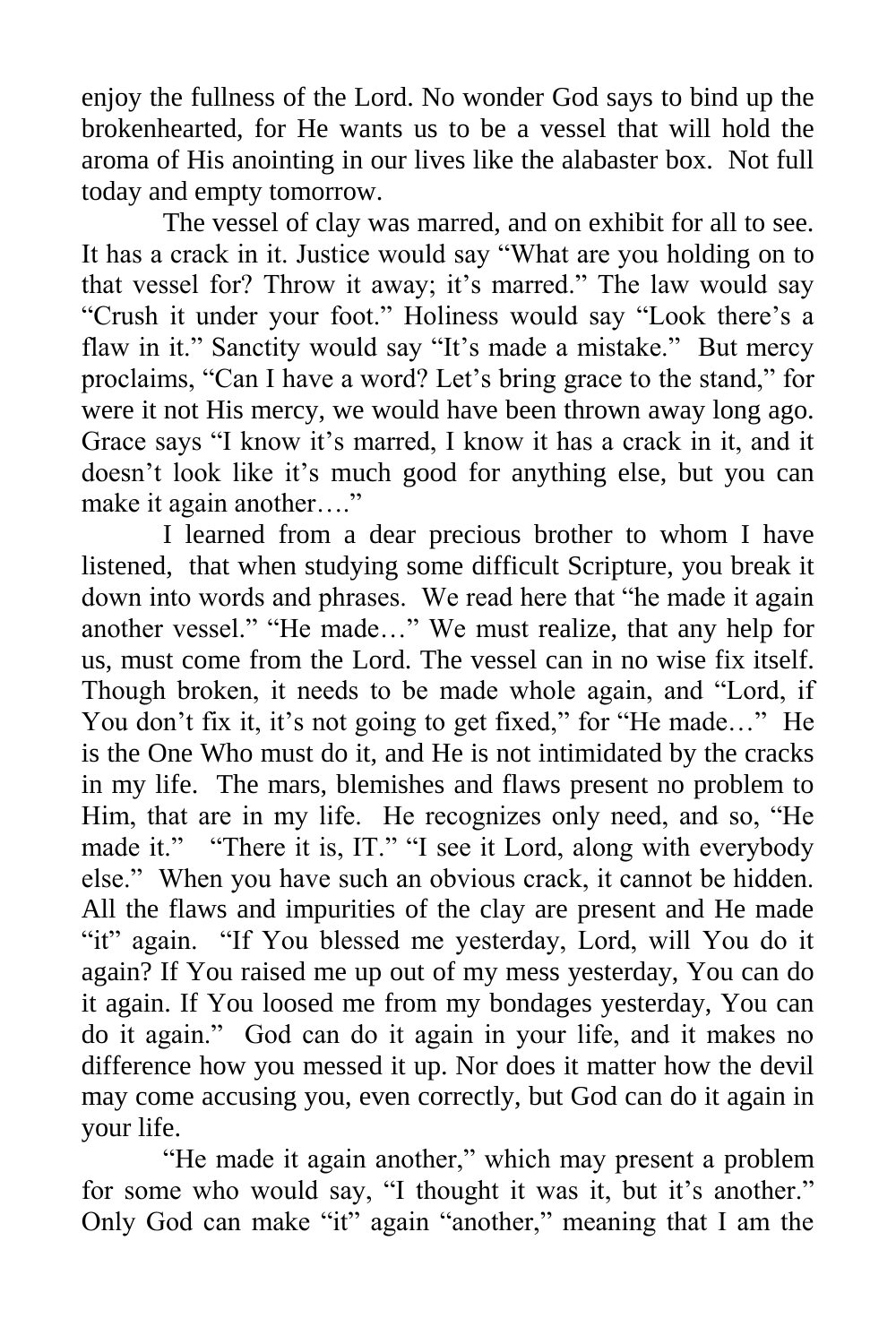same, but not the same. It is me, but it is not me, because "I am crucified with Christ: nevertheless I live; yet not I, but Christ liveth in me: and the life which I now live in the flesh I live by the faith of the Son of God, who loved me, and gave himself for me." Gal. 2:20

You might say at this point, "Well, Brother Ronnie, we're through now." And we are except for one thing: If we stop here, we have missed the whole purpose of the text, for as they say in Math, reduce it to the lowest common denominator. We may sum it up realizing that He put me on the wheel. He spins me, yet He controls the revolutions. He made it pliable by the splashing of the water by the Word upon me. He touched it to give it shape, always lifting it higher, for that is what The Potter does, splashing it higher and higher. It was marred while in the hands of the potter, and He never gave it up, nor threw it out. One thing throughout your life that always stays the same, regardless of whether things are going right or wrong or whether there is abundant blessing or lowest trial. It matters not if you are breaking, and you feel like dying, if you are weak, and your strength is gone, our text reminds us that the clay is still in His Capable Hands. It simply does not matter what you are going through, rest assured that He never lets you go for you are always still in His Hands.

# PAUL'S GOSPEL IN THE SONG OF SOLOMON

A. S. Mooneyhan

#### LOVE"S PORTRAIT OF HER BELOVED  $(5:10 - 16)$

5:10. "My Beloved is white and ruddy." These two words describe Him n a twofold capacity. They speak of His Divinity and His Humanity. In Revelation One, we read: "His head and His hairs were white like wool, as white as snow." In the scene of the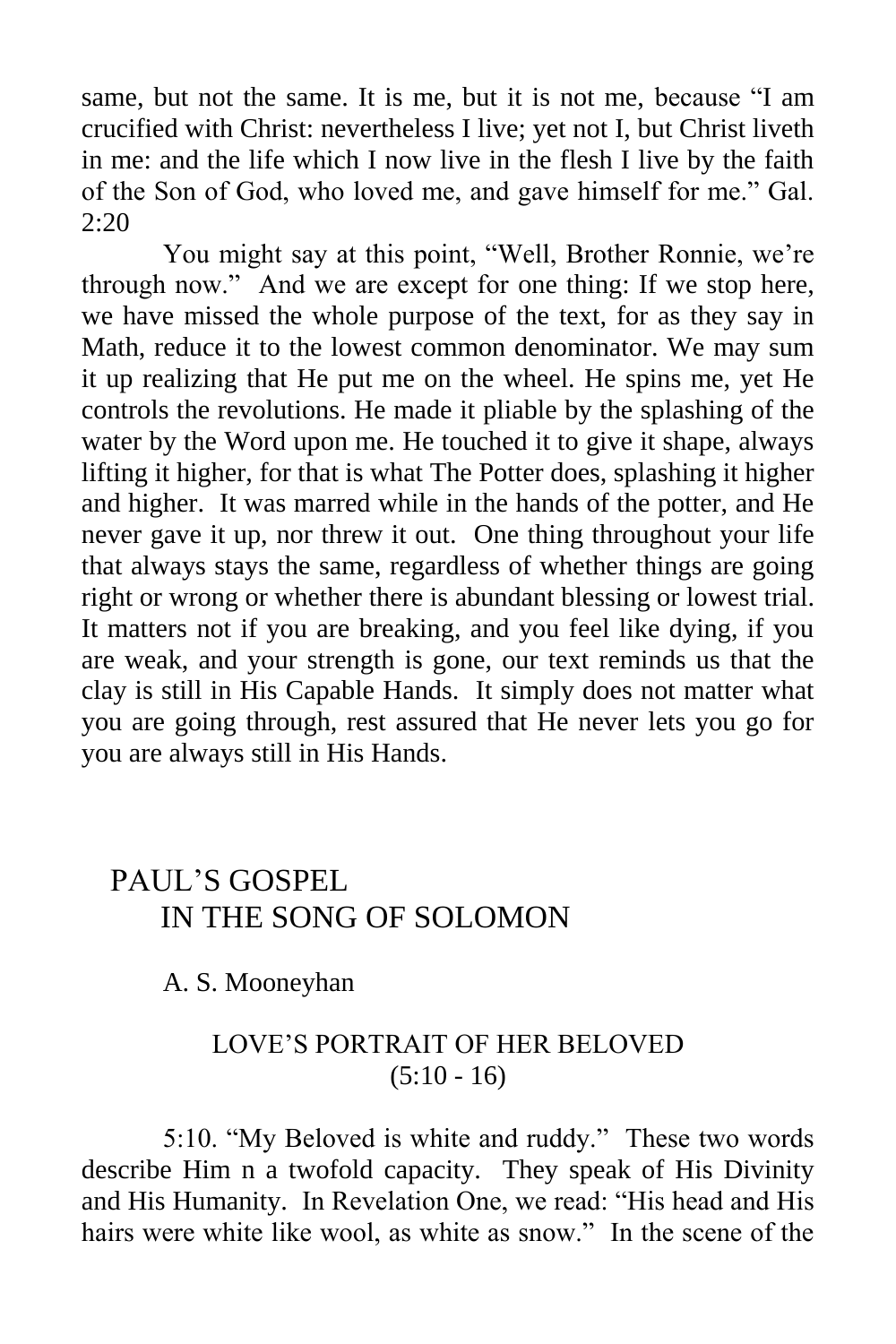transfiguration, His raiment is seen as "white and glistering" - Luke 9:29. These verses speck of His Deity. The first man was made of the earth, red earth, or virgin soil. Christ is the last Adam. He was the Word made flesh.

He is the "chiefest among ten thousand." There is another description of Him in Colossians One. It says that He is "the firstborn (chief born) of every creature." He is Standard-bearer. There is one like Him. In fact, there is only one real Man, and that is Christ. Adam was only a figure of Him. All Godly men are but figures of Christ. Christ is THE MAN.

5:11. "His head is as the most fine gold." This reminds us of the image that Nebuchadnezzar saw in a dream. The image had a head of gold, and other metals made of the body. When Daniel gave the interpretation of this dream, he told Nebuchadnezzar, "Thou art this head of gold" 2:38. In a measure, that was a little hint also of Christ and the different ranks of the Church. Christ is the Head of His Body. Those different materials seem to represent different spheres that will be in the heavens. We read in Amos 9: - "It is He that buildeth His stories (rooms - stairs in the Septuagint; and chambers - R.V.) and hath founded His troop in the earth" When Satan is cast out, the saints will be in their various realms of authority in their respective places in heaven. But, Christ is the Head of gold. He is Chief of all.

"His locks are bushy, and black as a raven." This speaks of His death on the Cross in our behalf. His bushy locks symbolize weakness - "He was crucified through weakness - II Corinthians 13:4. "Black as a raven" implies that He was made sin for us. 5:12. "His eyes are as the eyes of doves." Doves' eyes always speak of the Holy Spirit. In 1:15, the Shulamite was said to have doves" eyes. Jesus Christ did not judge by the seeing of "His eyes, nor by the hearing of His ears; but He judged by the Holy Spirit." That is why He could judge righteously. We learn to wait on the Lord and not make hasty judgments. "But he that is spiritual judges all things, yet he himself is judged of no man" - I Corinthians 2:15. "The Spirit searcheth all things, yea, the deep things of God." and He reveals the things of Christ unto us. - I Corinthians 2:10.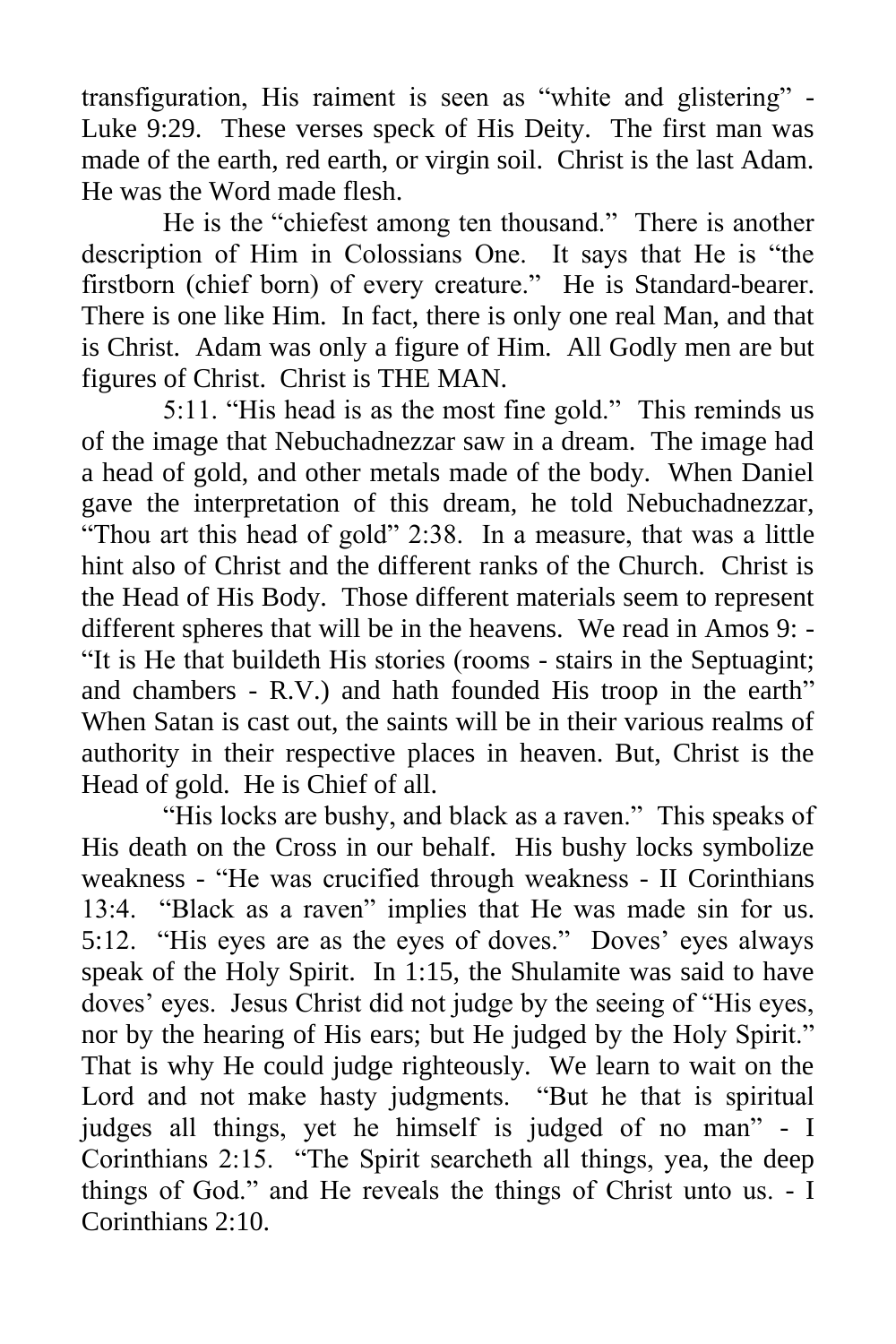"By the rivers of waters." This symbolizes the abundance of the anointing of the Spirit which Jesus received. "For God giveth not the Spirit by measure unto Him." - John 4:34. "God, even thy God, hath anointed Thee with the oil of gladness above Thy fellows" - Hebrews 1:9. Jesus said to the disciples concerning the Spirit which was not yet given: "He that beleiveth on Me, as the Scriptures hath said, out of his belly shall flow rivers of living water. (But this spake He of the Spirit, which they that believe on Him should receive: for the Holy Ghost was not yet given, because that Jesus was not yet glorified)" - John 7:38-39. He did no miracles, nor preach a sermon until He was anointed with the Spirit,. He was born of the Spirit, anointed with the Spirit, led by the Spirit and taught by the Spirit.

"Washed with milk." Milk speaks of the Word of God, especially for babes. Everything that He learned and everything that He understood of spiritual things, came from the Word of God. Though Christ was in the form of God, yet He gave up that place and the wisdom, and knowledge that He had as God, he knew the end from the beginning, but when He took upon Himself the form of flesh, He was dependent upon His Father from His mother"s womb. All that He learned of God Himself was from the Word by the Holy Spirit. The Word of God was sufficient for Christ. We, too, can learn all that God wants us to know from the Word and by the Holy Spirit as He reveals that Word to us. His eyes are "fitly set." We all have hindsight, our eyes in the back of our head, so to speak. But His eyes were in the front of His head: that is, they were fitly set.

5:13. "His cheeks are as a bed of spices, as sweet flowers." The cheeks indicate a person"s character, whether he is courageous, fearful, or ashamed. The character of a person is actually stamped on his face. Christ has a sweet odor of a "bed of spices, as sweet flowers." When He was on earth, only God could appreciate the sweet odor of His wonderful Person. When we smell flowers, we should think of Christ: evidently they were made for that very purpose -- to symbolize the sweetness of Christ and His people.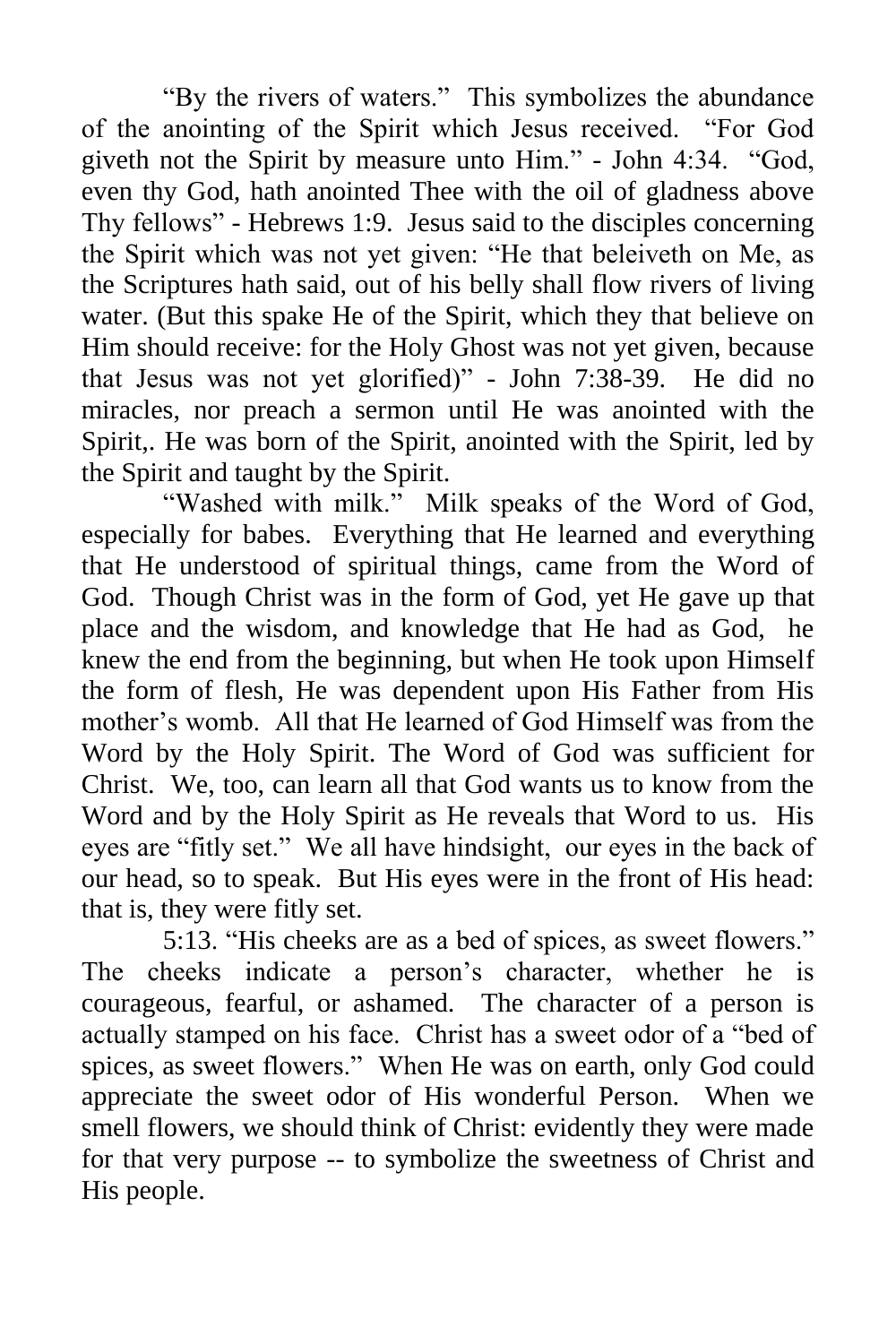"His lips like lilies, dropping sweet smelling myrrh." That seems to speak of the words which came from His mouth. In Revelation ten, John was told to take the book out of the hand of the Angel, and eat it. It was in his mouth "sweet as honey," but in his belly it was "bitter." That is the way with the Words of the Lord. The Word of God is pure, and it is as sweet as honey in our mouth, but it is bitter when it begins to work in our lives. It brings trials and suffering. Nevertheless, we know that it is working good, so we gladly accept the sweet smelling myrrh, which speaks of bitterness and suffering.

5:14. "His hands are as gold rings set with the beryl." The hand speaks of authority. In the Old Testament when God says, "My hand," He actually is speaking of Christ to whom the Father has given authority.

"As gold rings set with the beryl." The beryl was the eighth stone mentioned in the foundation of the Holy City - Revelation 21. Eight is the new creation number. So it was in resurrection, as Head of the new creation, Christ was given all power and authority in heaven and earth. As a Man, He has been appointed Head of all principalities and powers - I Peter 3:22. In Isaiah 9:6, it is prophesied of Him, "His Name shall be called Wonderful, Counselor, The Mighty God, the everlasting Father, the Prince of Peace." For a thousand years He will reign as "The Mighty God." He will exercise that Divine authority which is symbolized by this golden ring.

"His belly is as bright ivory overlaid with sapphires." His "belly" or His "body" was like ivory encrusted with precious gems. Solomon had made a throne of ivory for himself. Ivory signifies endurance. For a thousand years Christ will sit on a throne of ivory. This description refers to His glorified body. "Who only hath immortality, dwelling in the light which no man can approach unto; whom no man hath seen, nor can see; to whom be honor and power everlasting. Amen" - I Timothy 6:16. The sapphire is a blue stone, and speaks of His heavenly character as a new creation - the glorified Man.

5:15. "His legs are as pillars of marble." Marble is a stone which is very durable. This also speaks of his eternal existence as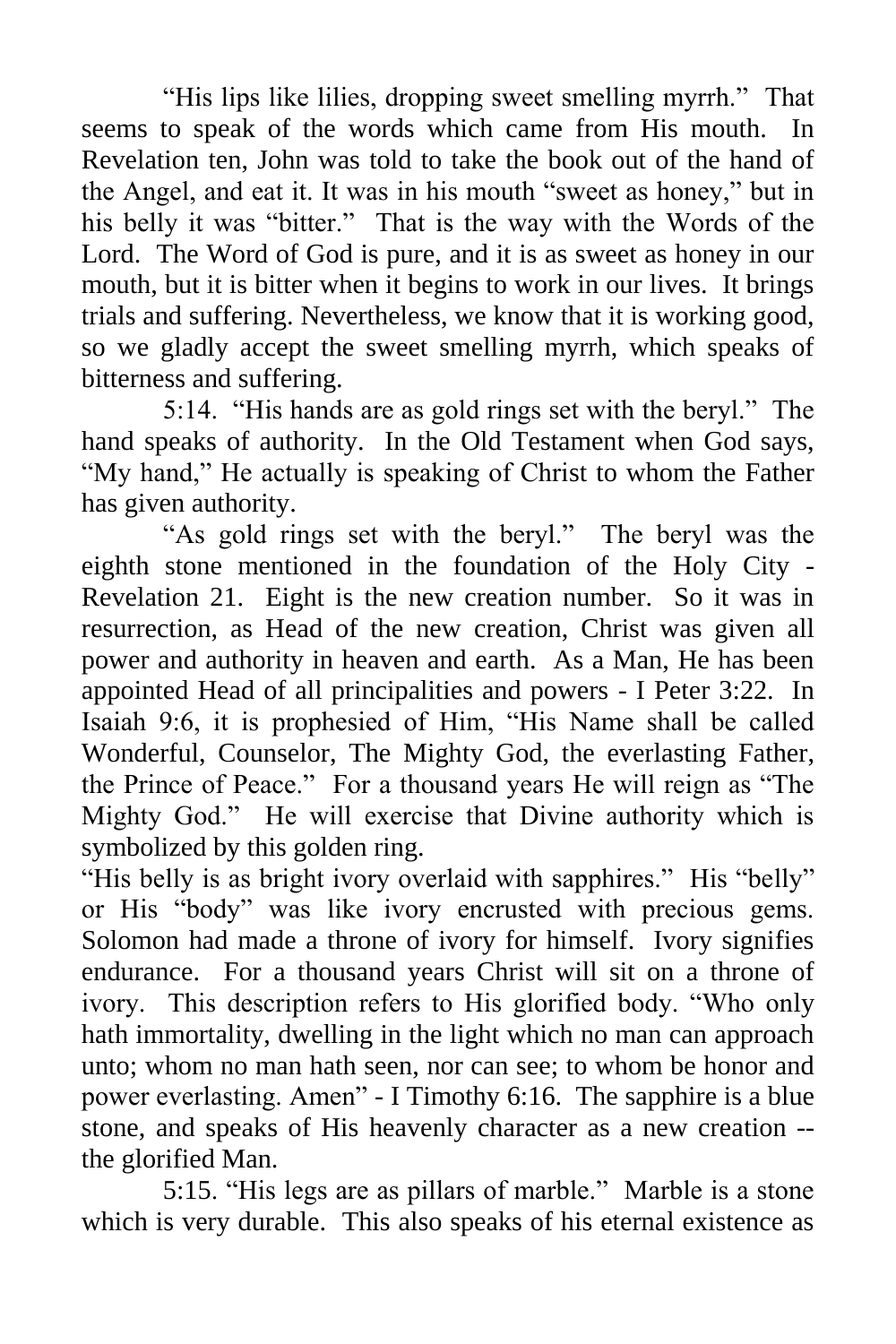a Man. When God joined Adam and Eve in the Garden of Eden, Adam said, "This is now bone of my bones, and flesh of my flesh: she shall be called Woman, because she was taken out of man. Therefore shall a man leave his father and mother, and shall cleave unto his wife; and they shall be one flesh" - Genesis 2:23-24. Christ, the last Adam, left His place in glory to be joined to humanity. In Ephesians 5:30-31, the same statement which Adam made is applied to Christ. Christ shall forever be joined to His people as one flesh - glorified flesh.

His legs are "set upon sockets of fine gold." This means that Divinity is underneath His humanity. He was the holy Son of God before He became a Man. The Scripture says that he "was in all points tempted like as we are, yet without sin" - Hebrews 4:15. He was perfect God and perfect Man, otherwise He could not have been made son for us. All of His glorified humanity rests upon the fact that He was the eternal Word of God before He became a Man.

"His countenance is as Lebanon, excellent as the cedars." Lebanon was a majestic snow-capped mountain in the northern part of Palestine. Nothing seems to portray the greatness and the majesty of God as do the lofty and awe-inspiring mountains. The countenance of this holy Man portrays the majesty and grandeur of God. The whiteness of the snow figures the purity and holiness and righteousness of His character. Cedars speak of the great ones of the earth. They symbolize strength and longevity. Christ is the greatest of all men. In strength and majesty He will be supreme forever.

5:16. "His mouth is most sweet." This speaks of the tenderness and compassion of the Son of Man. And wasn"t He compassionate when He was on earth! He always spoke kindly to the poor and needy. The only time He spoke harshly was to the Pharisees and Sadducees, because they were hypocrites. I am sure that His eyes flashed fire when He spoke to them. He called them, "serpents, ye generation of vipers" - Matthew 23:33. One time He said, "Ye are of your father the devil" - John 8:55. But to the poor, needy and weak, He was always tender and compassionate. To us, whose heart He has won, He is most tender and loving.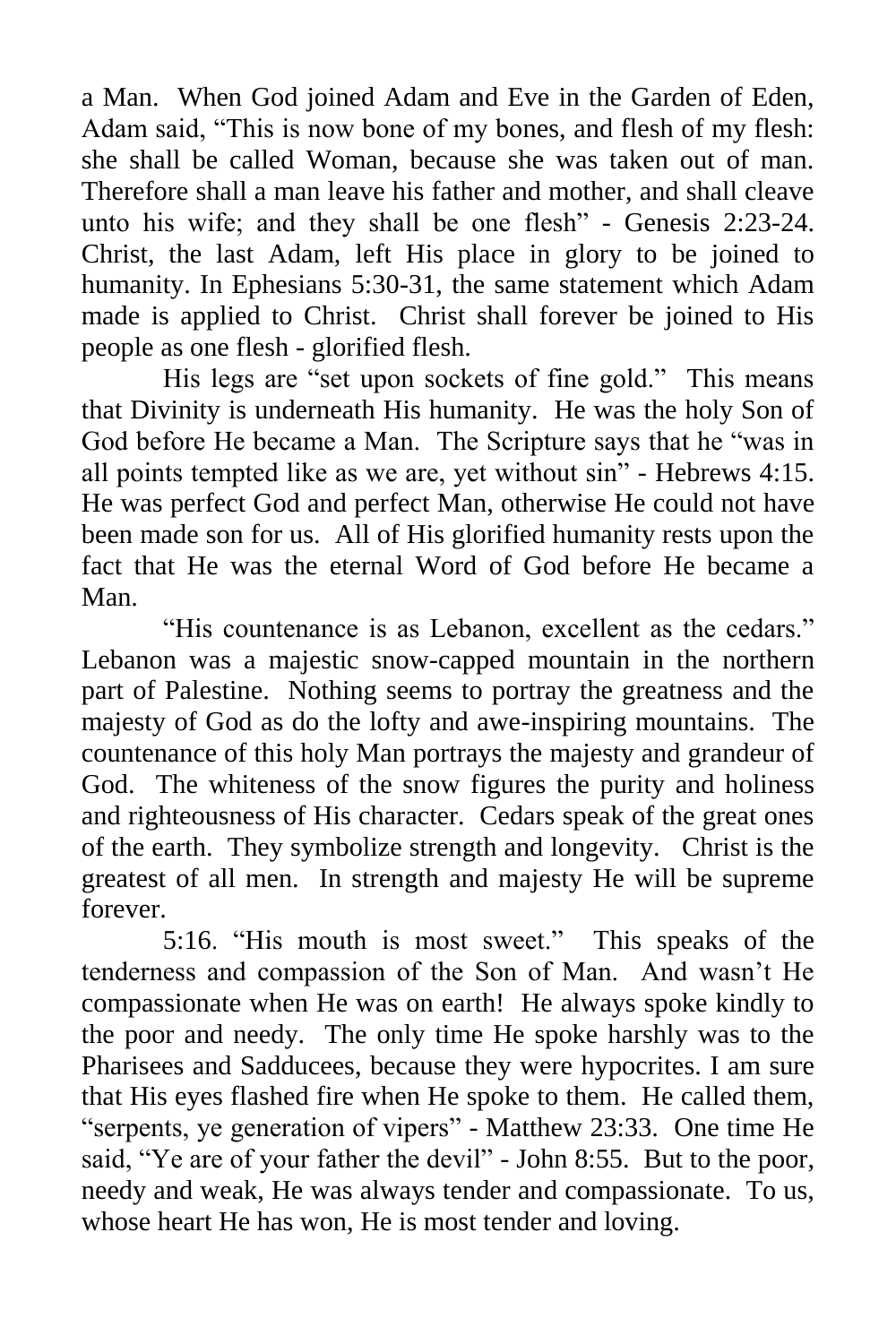"Yea, He is altogether lovely." When the Shulamite began to speak of her Beloved, she completely forgot herself in describing His excellency. In 4:9, He had said to her, "Thou hast ravished my heart with one of thine eyes, with one chain of thy neck." In 6:5, He says, "Turn away thine eyes from me, for they have overcome me." She fixed both her eyes on Him, and that is how she could give such a wonderful and perfect picture of Him. This is love"s description of her Beloved. It is most precious and intimate. "This is my Beloved, and this is my Friend."

#### **"Christ in you, the Hope of Glory"** (6:1-13)

This chapter corresponds with the truth given in Colossians. It is in contrast with Ephesians which gives the provisional truth of our position in Christ. In that epistle, all the spiritual riches of Christ have been given to us -- the new creation. In Colossians the practical side is stressed, "which is Christ in you, the hope of glory"  $-1:27$ . The word "Colosse" means "correction." The Bridal saints accept the correction of the Word of God, by which they are brought to a perfect spiritual state and prepared to be a helpmeet for Christ.

6:1. "Whither is they Beloved gone, O thou fairest among women? Whither is thy Beloved turned aside? That we may seek Him with thee." In 5:8, the Shulamite was not aware of the whereabouts of her Beloved, but sought contact with Him through the daughters of Jerusalem. In the present chapter, the same daughters were aroused to question her concerning his whereabouts, because of her perfectly wonderful and beautiful eulogy of Him. She knows now where He is. She has become completely engrossed in the wonders of His Person, as she testifies of Him to others. Never again is her fellowship with Him broken.

In Colossians 1:9-11, Paul prayed for the Colossian saints thus; "That ye might be filled with the (exact) knowledge of His will in all wisdom and spiritual understanding; that ye might walk worthy of the Lord unto all pleasing, being fruitful in every good work, and increasing in the knowledge of God; strengthened with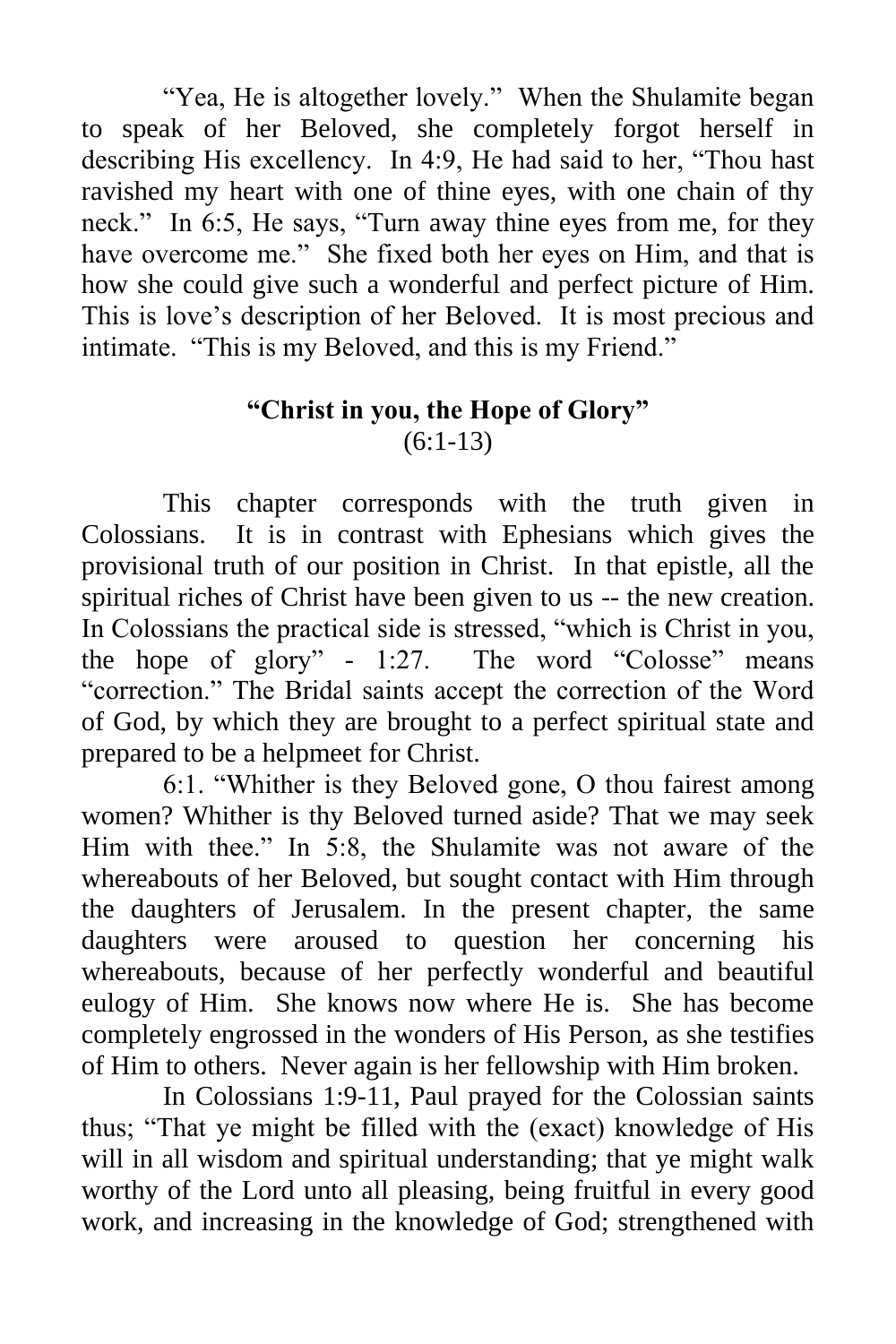all might, according to His glorious power, unto all patience and long-suffering with joyfulness." In this prayer, Paul asks that they might know, not only the full provision which God has made for us in Christ, but that they may have an experimental knowledge of God in a practical way. When this prayer is answered to the fullest extent, our state will have come to perfection. This is expressed in the words, "Unto all patience and longsuffering with joyfulness." Consider the word "all" and the number of times it is used in the book of Colossians. It implies completeness, perfection, entirety. A perfect knowledge of His will induces the knowledge of His whereabouts and of His activities. This she expresses in verse two.

6:2. "My Beloved is gone down into His garden to the beds of spices, to feed in the gardens, and to gather lilies." Wherever the saints of God meet together in the Name of the Lord, He is in the midst of them, feeding on their fellowship and worship. The saints themselves are likened to lilies - 2:1-2. The Bridal saints are likened to lilies among thorns.

6:3. "I am my Beloved"s, and my Beloved is mine; He feedeth among the lilies." This verse expresses complete surrender to Him. In 2:16 she had laid claim to Him, but here she surrenders all to Him. This makes their fellowship complete. He feeds on her love.

6:4. "Thou art beautiful, O my love, as Tirzah, comely as Jerusalem." Tirzah and Jerusalem were royal cities in Canaan. Tirzah was a city of the ancient kings of Canaan, and Jerusalem was the capital of Judah, the place where the Lord chose to dwell in Israel. "Tirzah" means "my delight is in her." This expresses the pleasure which the Lord has in His people when the throne of their heart is fully surrendered to Him. After Israel is restored to fellowship with the Lord, the name of the city of Jerusalem will be called, "The Lord is There" - Ezekiel 48:35. Jerusalem on earth will be a figure of the New Jerusalem which will be the eternal habitation of God. Christ dwells in His people now. He becomes the King of the throne in our hearts.

"Terrible as an army with banners." Such saints "reign in life by one, Jesus Christ" - Romans 5:17. They are victorious over all the power of the enemy that is arrayed against them, for Christ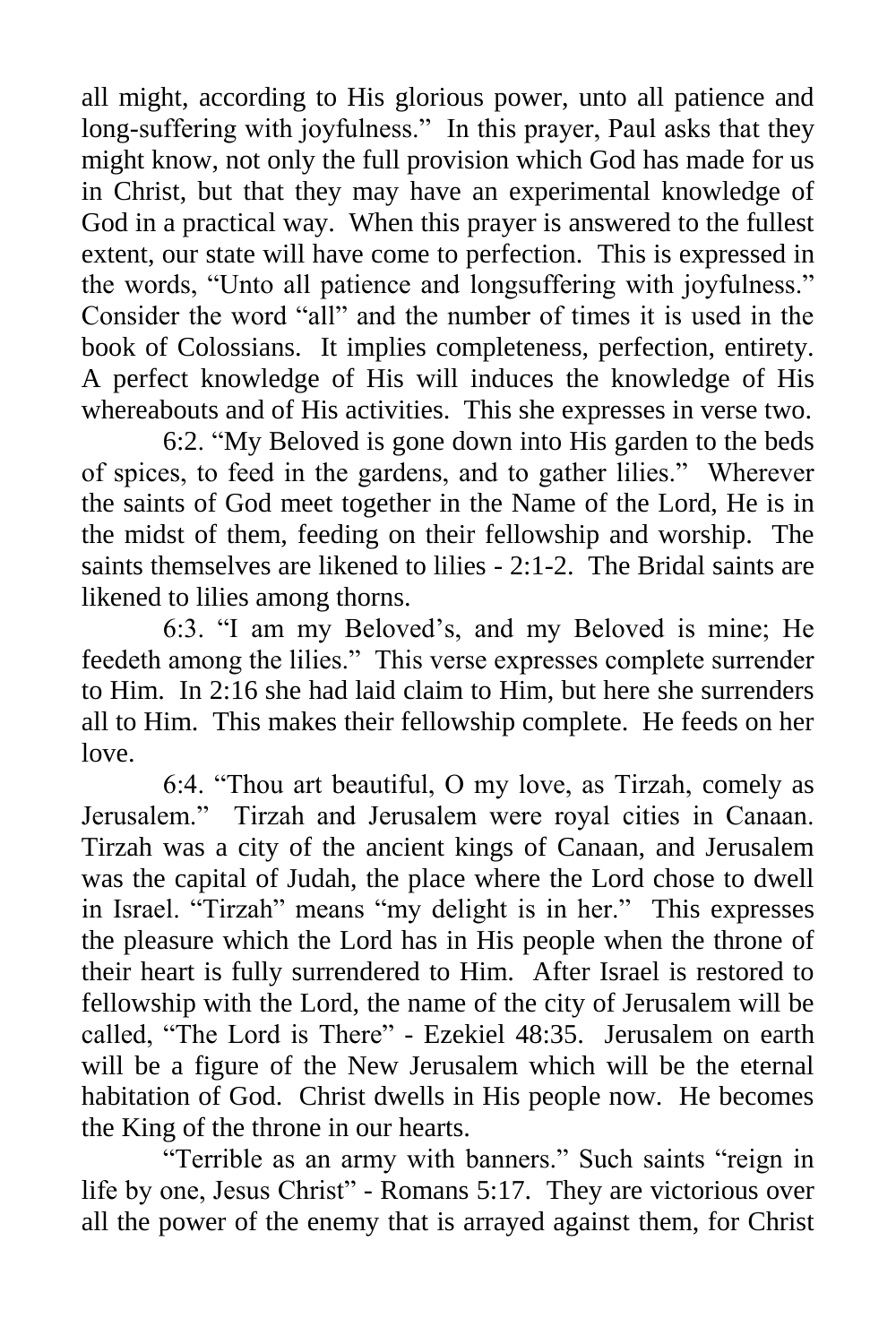is their life. "For we wrestle not against flesh and blood, but against principalities, against powers, against the rulers of the darkness of this world, against spiritual wickedness in high places" - Ephesians 6:13. "An army with banners" signifies a victorious army as they come marching home -- perhaps bedraggled, nevertheless, with banners waving.

(To Be Continued)

#### THE VISIT David Alberecht

"Beloved, if God so loved us, we ought also to love one another. . . . And this commandment have we from him, That he who loveth God love his brother also" (I John 4:11& 21).

I became a Christian when I was just a young child. I felt the condemnation that unresolved sin brings into a person"s life, at an early age. I also felt the release from that guilt and condemnation that only the peace of God provides, when I knelt and prayed the sinner"s prayer. It was in the summer, during Vacation Bible School. I had heard the "Good News" that Jesus died for my sins, and since we were all sinners from birth, I needed to accept Him as my savior. That guilt seemed to build more each day, so by the end of the week I made a commitment to go forward. I was finally forgiven. What a relief! It was a very real experience that I remember well to this day. But in spite of my new birth and the big change inside of me, being just a kid, I continued on for years pursuing the idea that the world must surely revolve around me, evidence, that even though we are forgiven, we are still human. I lived for a long time hugely unaware of others needs, desires or concerns. I was pretty well self-absorbed and self-serving. . . Just looking out for number one. I was just plain SELFISH! And then one day something happened -- we had a visitor.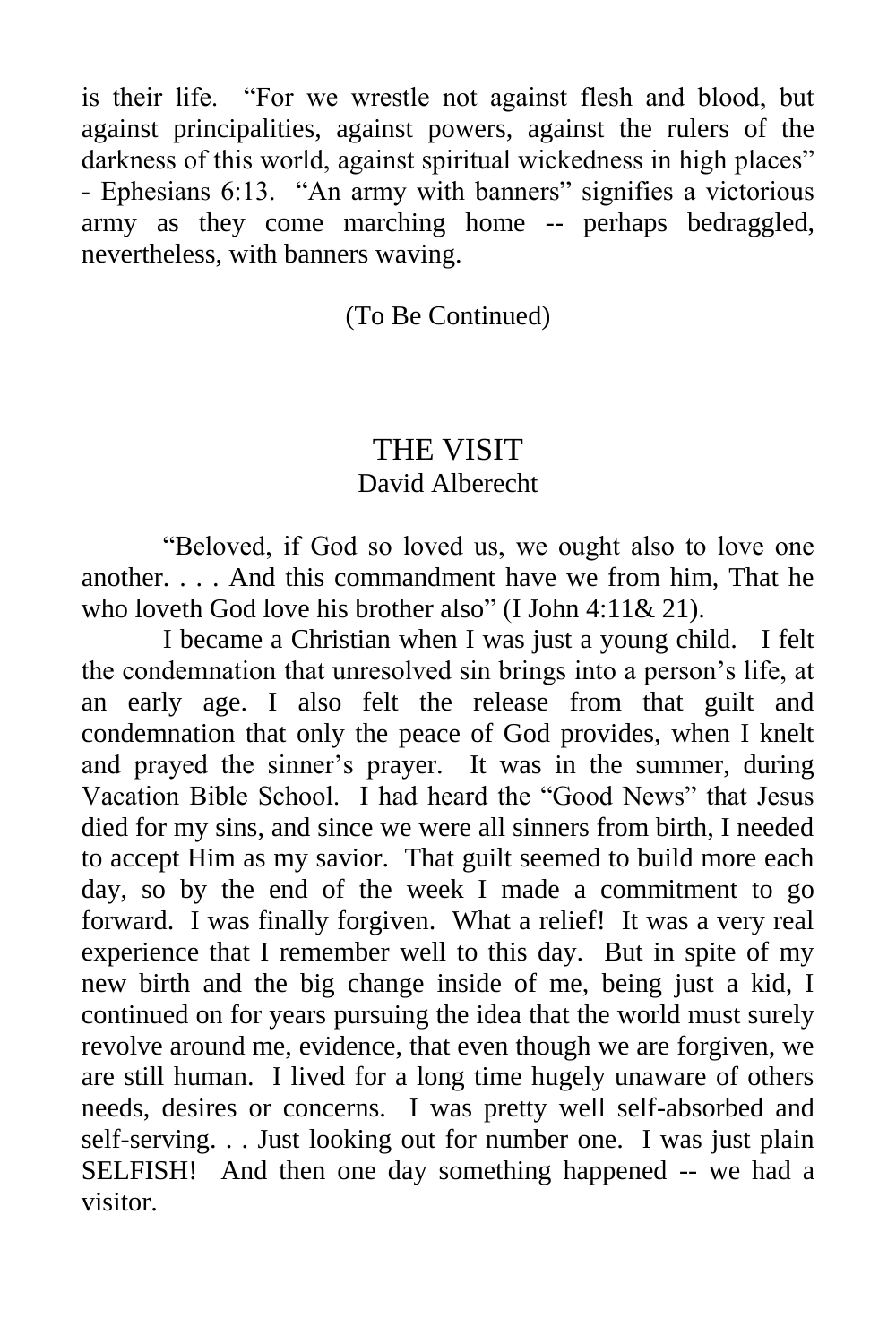When I was around twenty years old, a visiting missionary came to our church. Myrtle Huff stood behind the pulpit that evening barely tall enough to be seen over top of the podium up there in the front of the church. I would guess she was well into her sixties and barely five feet tall. There was really nothing special about the woman in appearance. Her credentials, that caused me to pay any attention to her at all, were the years she had spent in Ghana, West Africa as a missionary. She had been there for years faithfully serving the Lord. She was ministering to people from a different continent, a different culture, and (some would say) a different race. I was impressed with that even though I didn"t understand it. This visit and this visitor would prove to have a profound impact on me.

It's hard for me, even now, to describe exactly what happened to me on that visit. She began reporting on her work in Africa. Then she talked about the people. She really went on and on about the people; the people learned English, they were good with crafts, they knew how to do this and learned how to do that; they could sing in four-part harmony. . . On and on she went. Looking back, it was not so much what she said but the passion that she had for the work and the deep love God had given her for the people. I was honestly baffled by all of this, and as I began to ponder how God must have done something special in this woman He began to turn the light on for me. I can only say that, by the time she was done speaking, something had happened to me, which would cause a permanent change in my attitude. Something she had brought with her was left with me that night. She had captured me with her vision and inspired me with her passion. Call it an epiphany, a revelation, or whatever you like, God simply used this unlikely vessel to enlighten me on how He feels about people. I would never feel the same about people again. He touched the strings of my heart and began to play some new chords in my life. Although I understood the need to turn to God and to rely on Him as my Source. Prior to that visit, I had no idea what a resource God considered people to be to Him. I did not truly understand His love for mankind or His plan for them to serve Him by serving and loving each other.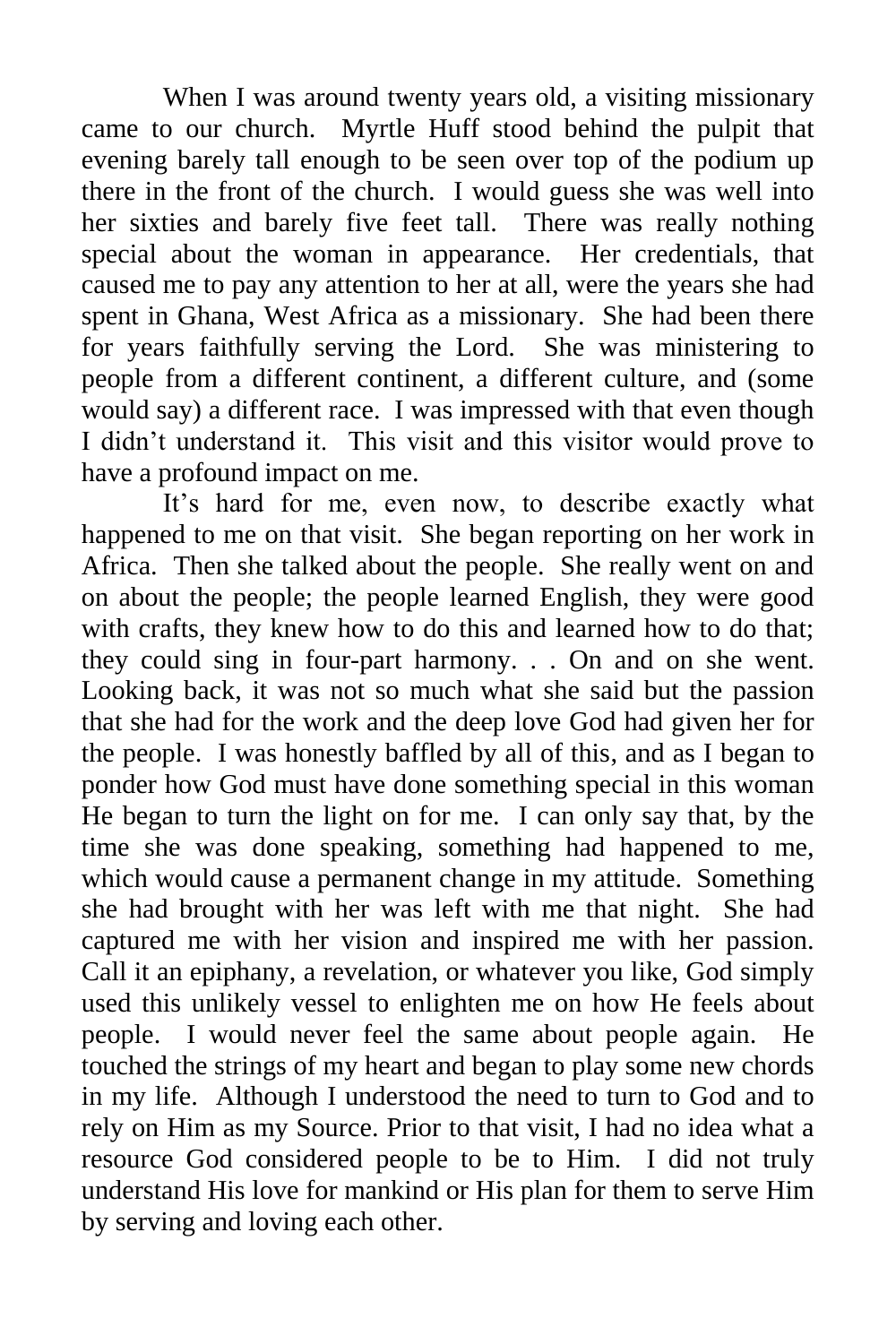I am reminded of something Jesus spoke about in regard to sheep (Matt 10:6). In fact, someone posed the question, "Who are the lost sheep of the house of Israel?" The question was asked to provoke some thought and could also foster some polarizing opinions for debate. However, if the truth be told, I seriously doubt that Jesus cares where the sheep are from. He might say, "Don"t worry about where the sheep are from…just be concerned that they are lost!" I don"t think that the Great Shepherd would care if they were from Jerusalem, Juneau, Jamaica or Northern Siberia. I do not think it matters to Him if they live in houses with black roofs, red roofs, yellow ones or green. Could it possibly matter to Him, if they bleat in English, Spanish, or fluent Hebrew? No. He only cares that they are lost. Somehow they need to find Him!

So who are these lost sheep of the house of Israel? In my mind there can only be one true answer. I think I know who they are. Even though their identity may have been concealed -- I think I have the answer. Others might disagree, but I am quite certain now exactly who they are. After spending a great deal of time comparing scripture with scripture I feel that their true identity has now been disclosed. The only possible answer could be…"the lost sheep of the house of Israel" are not sheep at all -- they are people, people just like you and I. No, God was not talking about sheep; He was talking about people and He desperately loves them. All of that to say: I had the wrong attitude toward people. I thought of them more as sheep (just so many creatures that happened to be on the same planet with me), not as spiritual beings for whom God sacrificed His only Son for whom He has an eternal purpose.

We have the unique distinction as human beings of being created in the image of God, after His likeness. I have come to understand over the years that we are more valuable to God than anything. Nothing is more important to Him. . . . No currency, no creature, no element or product are of more value to God in this universe than people -- nothing!

Since that one visit years ago, I have gradually stepped down from my throne of the universe and have tried to leave my selfish ways behind. Now, people are at the center of my life and